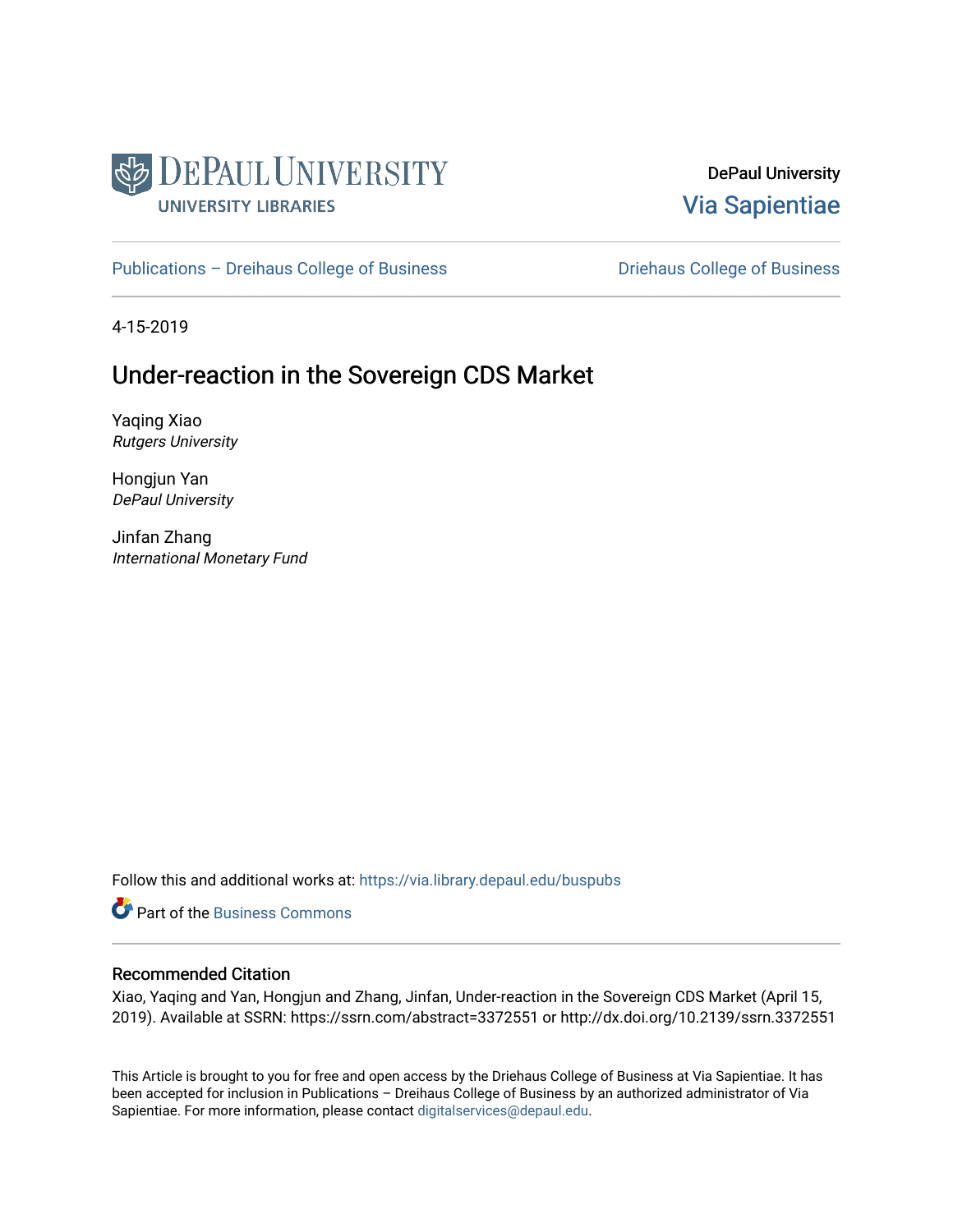# Under-reaction in the Sovereign CDS Market**[\\*](#page-1-0)**

Yaqing Xiao Capital University of Economics and Business [yaqing.xiao@outlook.com](mailto:yaqing.xiao@outlook.com)

> Hongjun Yan DePaul University [hongjun.yan.2011@gmail.com.](mailto:hongjun.yan.2011@gmail.com)

Jinfan Zhang Chinese University of Hong Kong (Shenzhen) [zhangjinfan@cuhk.edu.cn](mailto:zhangjinfan@cuhk.edu.cn)

This Draft: April 15, 2019

<span id="page-1-0"></span>\* We thank the participants at the CICF, DePaul University, Tsinghua Finance Workshop, University of Cincinnati, University of Illinois at Chicago, University of Iowa for helpful comments. The latest version of this paper is available at [https://sites.google.com/site/hongjunyanhomepage/.](https://sites.google.com/site/hongjunyanhomepage/) Please address all correspondence to Hongjun Yan.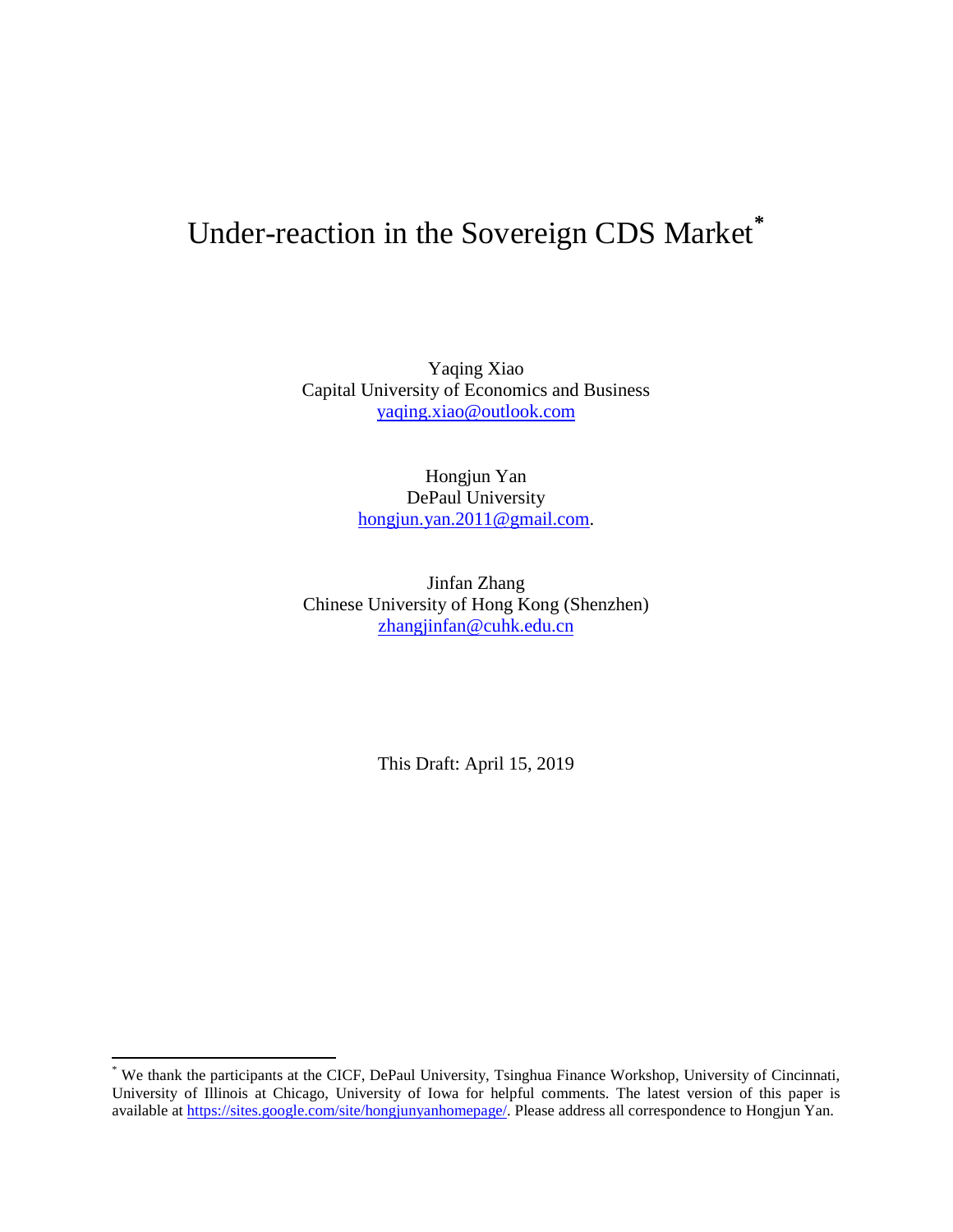## Under-reaction in the Sovereign CDS Market

#### **Abstract**

The sovereign CDS market has been growing rapidly in recent years, with a gross notional amount of around 2 trillion dollars in 2015. We document a strong momentum effect in this market. Its unique feature is that this momentum strategy returns are *positively* skewed and *higher* during recessions. Hence, this effect cannot be attributed to momentum crash risk or exposure to business cycles. Our evidence is consistent with the interpretation that the effect is due to investors' initial underreaction to sovereign credit information followed by corrections, especially during public announcements of credit rating or outlook changes of the underlying countries.

**JEL** Classification Numbers: G12.

**Keywords**: Underreaction, Macro information, Sovereign CDS, predictability, limits to arbitrage.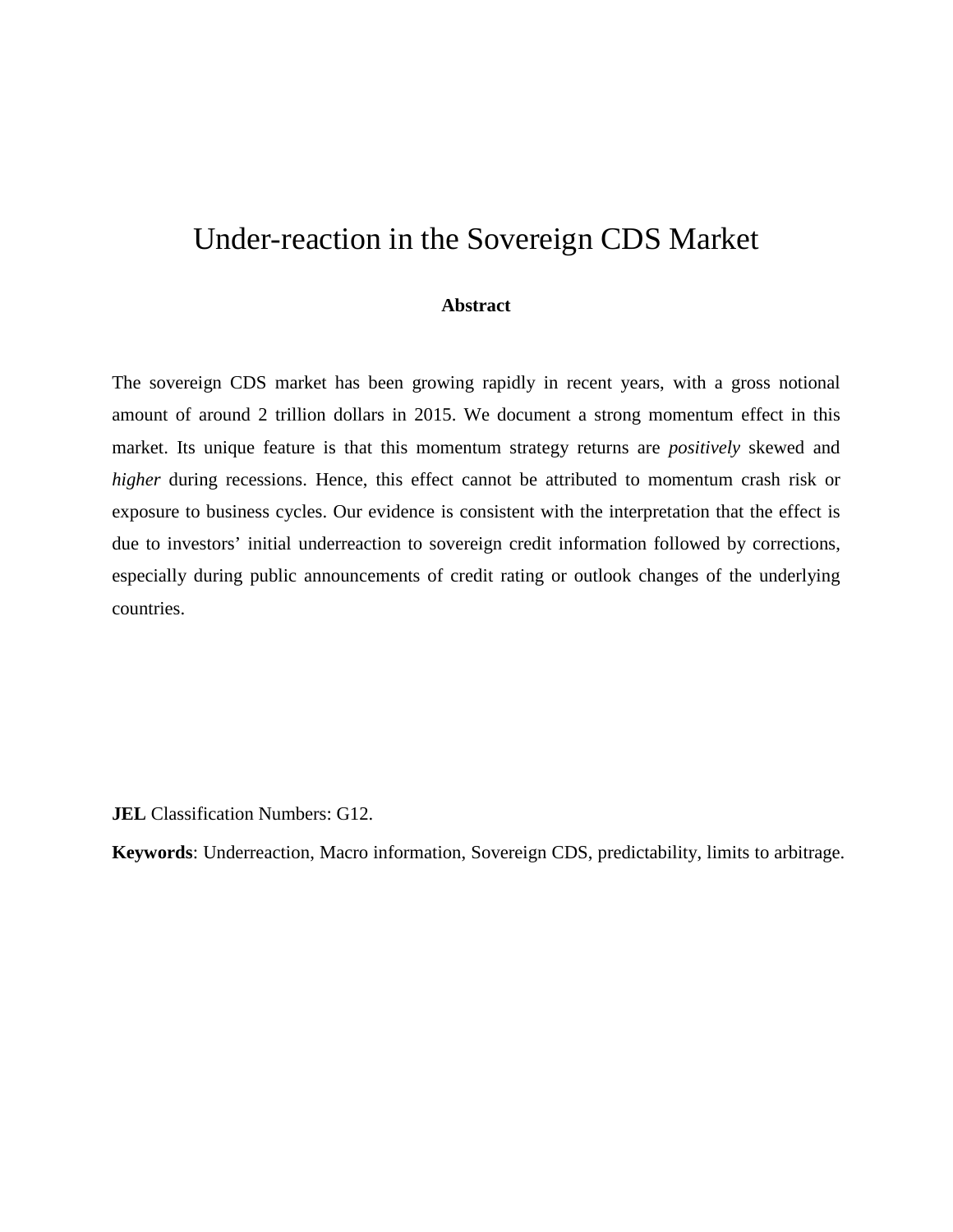## **I. Introduction**

A sovereign CDS contract allows market participants to purchase or sell protection against the default risk of a sovereign government. The sovereign CDS market has been growing rapidly in the past decade. According to the Depository Trust & Clearing Corporation, the aggregate notional amount of sovereign CDS contracts is around \$2 trillion in 2015. Our paper examines the momentum strategy in this large and fast-growing market, and its potential causes.

Given the extensive momentum literature since Jegadeesh and Titman (1993), why is it worthwhile examining this phenomenon in yet another market? In addition to the fact that the sovereign CDS market is enormous and fast growing, this market has two unique features that separate our study from the rest of the literature. First, the investors in this market are almost exclusively sophisticated financial institutions. Hence, one might expect that these institutions are less subject to behavioral biases, since it is not obvious whether individual biases would manifest themselves in the decision making of sophisticated institutions. Many prior studies mostly focus on stock markets, where naïve investors are expected to be more prevalent.<sup>[1](#page-3-0)</sup> Even in derivative markets and currency markets, retail investors can be quite active. Hence, by focusing on a market with sophisticated institutions, our paper sheds new light on the momentum literature. Indeed, as explained in detail later, the sovereign CDS momentum returns display several unique features relative to all those documented in other markets.

Second, the information structure in the sovereign CDS market helps shed light on the mechanism behind the momentum effect in this market. As summarized in Barberis and Thaler (2003), behavioral models of momentum can be classified along two dimensions: the information structure and the cause of momentum. Along the information structure dimension: a

<span id="page-3-0"></span><sup>&</sup>lt;sup>1</sup> According French (2008), direct holdings account for half of the U.S. stock market in the 1980s. Even though direct holdings have been declining, it still accounts for more than 20% in 2007.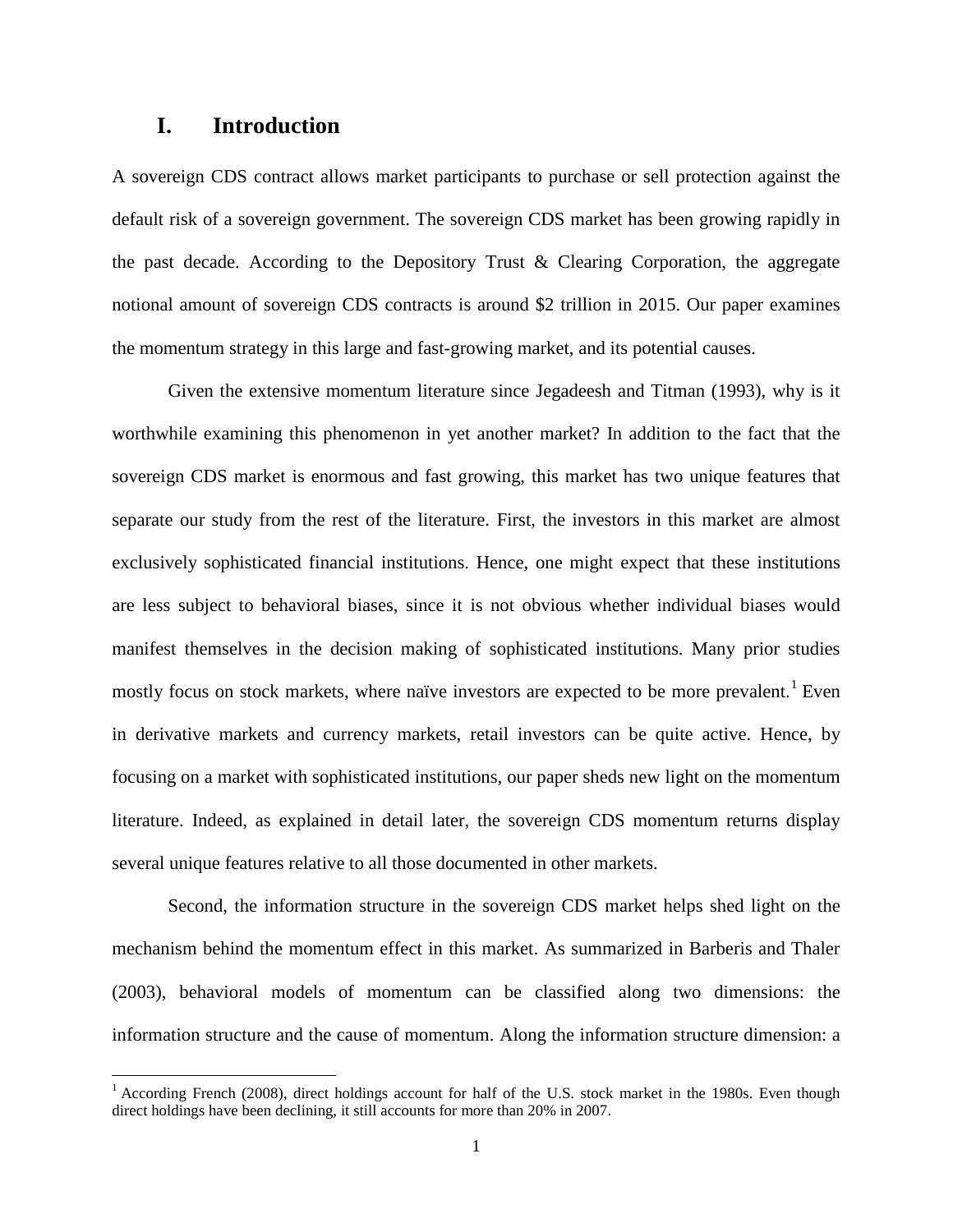key distinction is whether the information in the model is *public* or *private*. In the sovereign CDS market, the main information is about macro-level variables (e.g., the creditworthiness of sovereign governments). Hence, most of the information is arguably publicly available. Given the sophistication of the investors in this market, it is perhaps reasonable to expect most of them to have the capacity to process the information. Hence, models based on public information (e.g., Barberis, Shleifer, and Vishny (1998) and De Long et al. (1990)) perhaps are more suitable for explaining the momentum phenomenon in the sovereign CDS market. Moreover, as explained in detail later, our evidence on the properties of the momentum returns can help further distinguish models along the second dimension (i.e., the cause of momentum) and shed further light on the mechanism behind the momentum effect in the sovereign CDS market.

We obtain sovereign CDS market data on 91 countries during 2001 to 2015. Following Berndt and Obreja (2010), we construct the monthly sovereign "CDS returns," which effectively measure the sovereign CDS market implied excess returns from the exposure to the underlying sovereign credit risk. Our main findings are the following.

First, we document a strong momentum effect in the sovereign CDS market. Specifically, we sort countries into 5 quintiles based on their past 3-month sovereign CDS returns. Quintile-1 countries have the highest sovereign CDS returns, i.e., their credit worthiness improved the most according to the sovereign CDS market, while quintile-5 countries have the lowest sovereign CDS returns. We find strong evidence that the sovereign CDS of quintile-1 countries continue to outperform that of quintile-5 countries. In particular, we form an equal-weighted portfolio of sovereign CDS for each quintile. During the first month after the sorting, the quintile-1 portfolio outperforms the quintile-5 portfolio by 0.58% per month (*t*=3.18). After accounting for the exposures to the sovereign CDS market return factor and the global value and momentum factors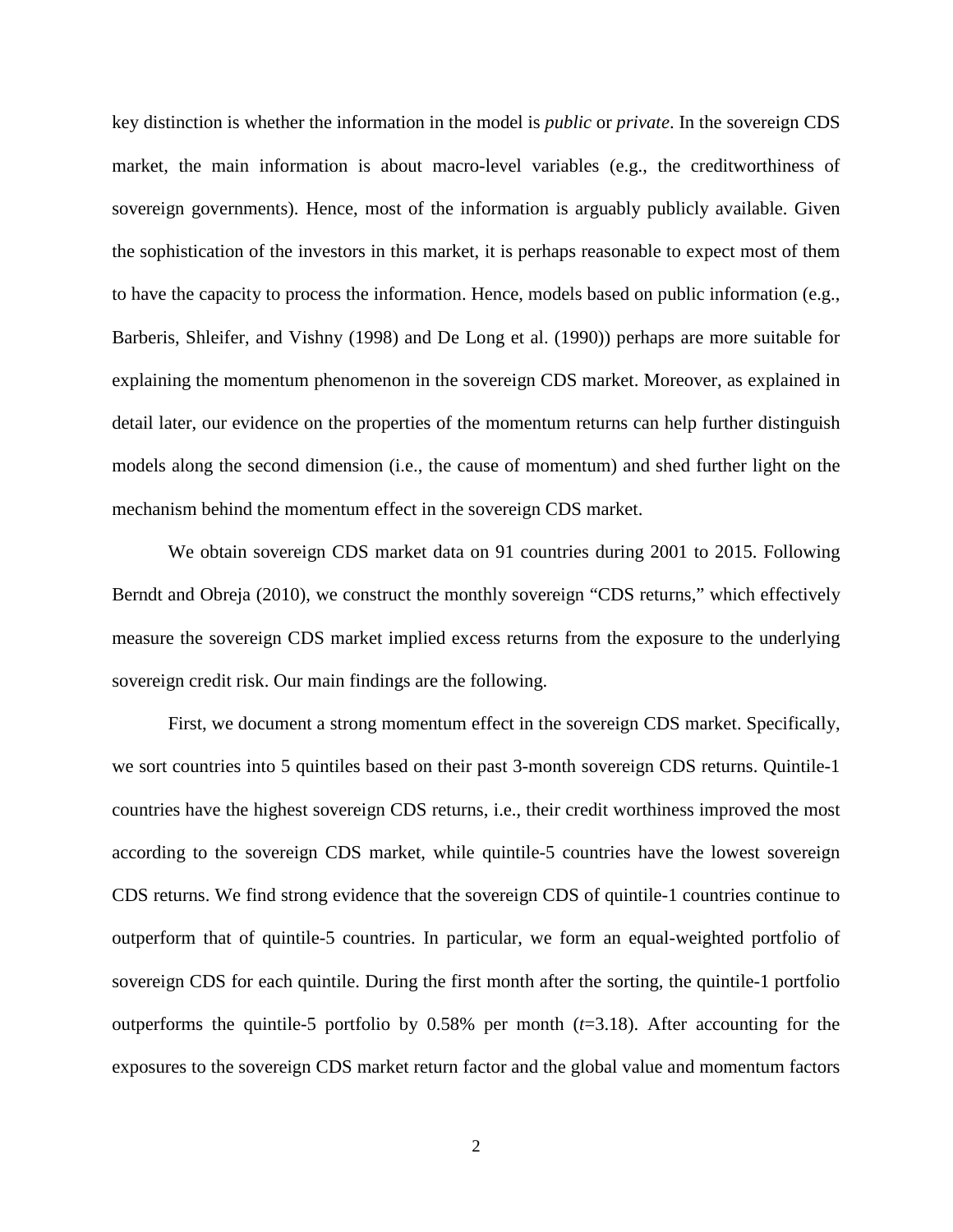in Asness, Moskowitz and Pederson (2013), the long-short strategy return is still 0.55% per month (*t*=3.20).

One might be concerned that the above momentum returns are driven mostly by CDS contracts that are on small economies and not actively traded. Without detailed data on the total size of the outstanding sovereign CDS contracts for each country, however, we form GDPweighted sovereign CDS portfolios to give lower weights to smaller economies and the resulting momentum returns remain very similar. We also find that the sovereign CDS momentum effect is robust for various sorting periods and holding periods. For example, for the one-month holding period, the long-short portfolio return is 0.46% per month (*t*=2.67) and 0.45% per month (*t*=2.81) when the sorting period is one month and six months, respectively. The long-short return only gradually becomes insignificant when the holding period becomes longer than 6 months.

Second, in contrast to the evidence on the momentum effect in other markets, sovereign CDS momentum returns are *positively* skewed and *higher* during recessions. For instance, for the strategy with a three-month sorting period and a one-month holding period, the skewness of the long-short return is 2.94 (*t*=2.92). Moreover, the average return during the two recessions in our sample is 1.43% per month, while that for the non-recession period is only 0.41% per month, with the *t*-statistic for the return difference being 2.24. Hence, the sovereign CDS momentum returns cannot be attributed to momentum crash risk (Daniel and Moskowitz (2016)) or the exposure to the business cycle (Asness, Frazzini, Israel, Moskowitz (2014)).

Third, consistent with the interpretation that the sovereign CDS momentum is due to underreaction, the average momentum strategy return increases with the holding period, and that there appears to be no reversal. For instance, the cumulative alpha is 0.55% (*t*=3.20), 1.11% (*t*=3.04), and 1.50% (*t*=2.47) if the holding period is 1, 3, and 6 months, respectively. The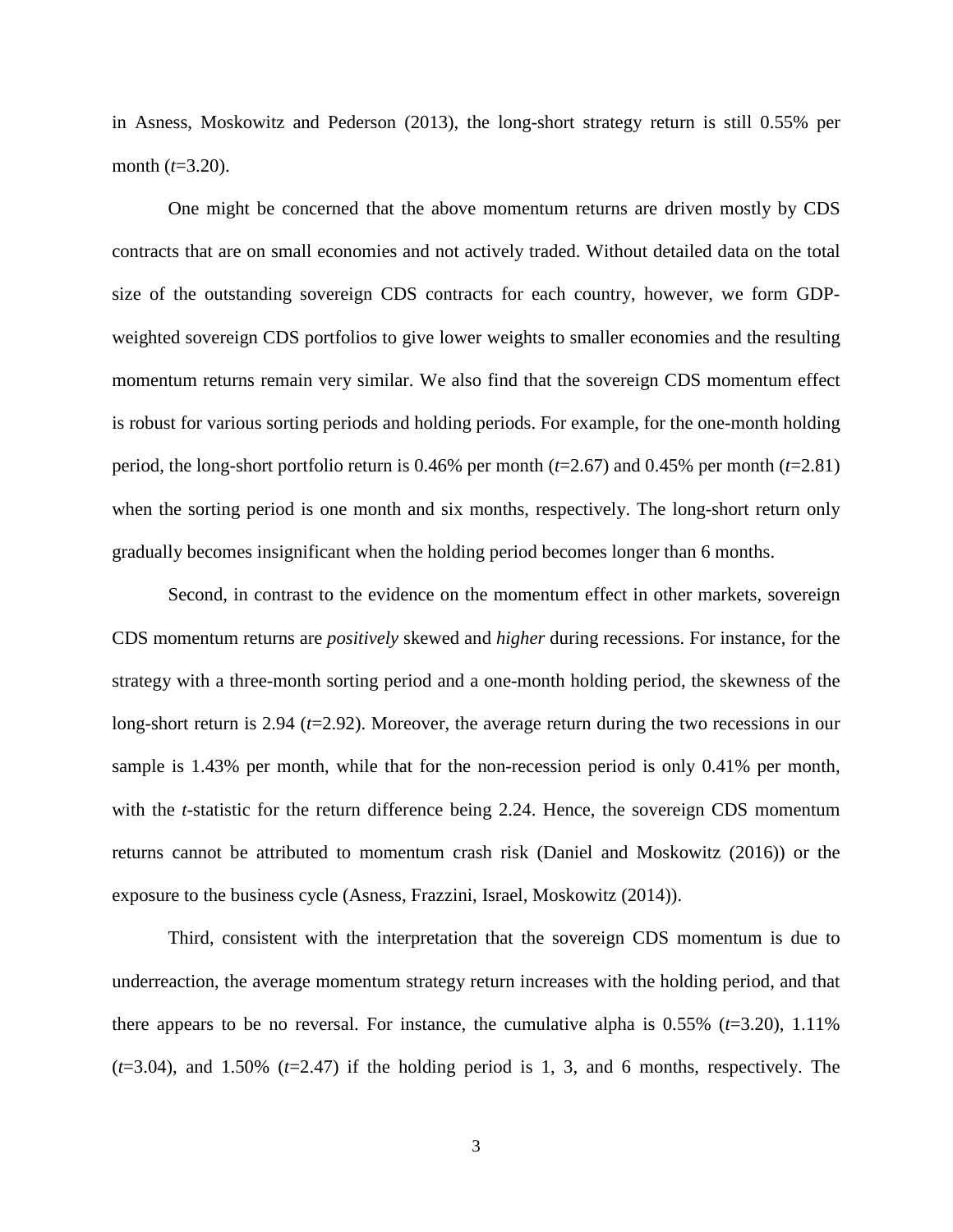cumulative alpha gradually loses statistical significance when the holding period further increases. This evidence is consistent with the interpretation of initial under-reaction followed by correction. There is no evidence of overreaction.

Fourth, the timing of the sovereign CDS momentum returns is consistent with the interpretation that the sovereign CDS market underreacts to the information on the creditworthiness of the underlying countries and the momentum strategy generates profits when this undereraction is eventually corrected. When should the correction happen? A natural conjecture is perhaps when the sovereign credit information becomes public, i.e., when credit rating or outlook changes are announced. This conjecture implies that the sovereign CDS momentum strategy should be more profitable around the time when credit rating agencies, such as the Standard & Poor's, announce changes in credit ratings or outlooks. Indeed, our estimates show that the profit of the sovereign CDS momentum strategy is accrued mostly during those announcement months. We further separately analyze the profit from the long and short legs of the momentum strategy, and find that the momentum profit is from both legs. The profit from the short leg (i.e., buying protections) is concentrated almost entirely during announcement months. In contrast, the profit from the long leg is distributed more evenly across time. That is, while good news (i.e., upgrade in outlook or rating) tends to be incorporated into sovereign CDS spreads gradually, bad news tends to be incorporated in sovereign CDS spreads more abruptly around announcements.

Fifth, we decompose sovereign CDS returns into a global component and a countryspecific component, and find that both components contribute to the momentum returns. This test is motivated by the evidence in Xiao, Yan, and Zhang (2018) that sovereign CDS returns can predict future stock index returns, sovereign bond yields, as well real macroeconomic variables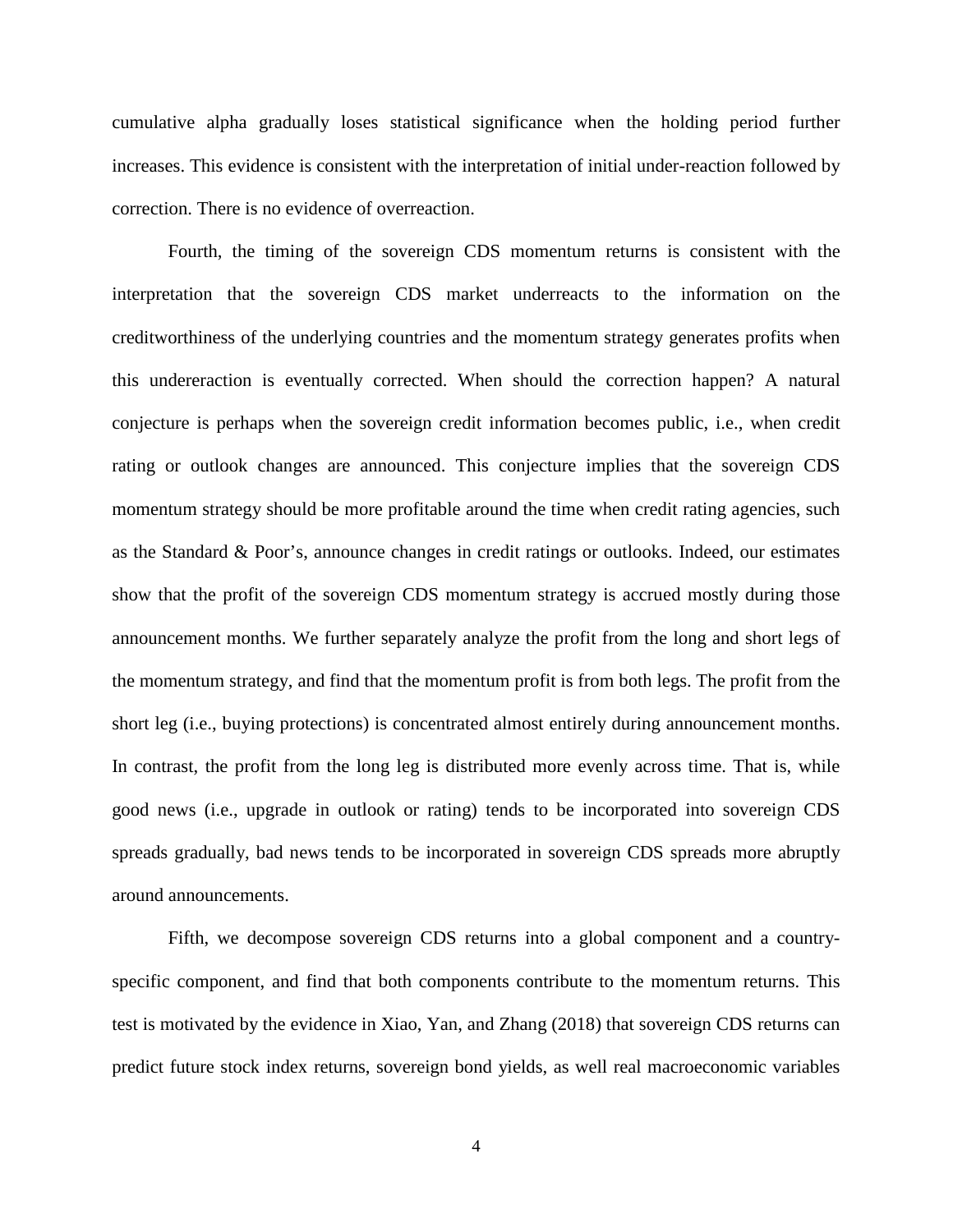such as GDP and PMI, and that the predictive power is almost entirely from the global, rather than country-specific, component of sovereign CDS returns. However, our evidence suggests that both components have predictive power for future sovereign CDS returns in the crosssection, and hence contribute to the momentum effect.

Finally, we follow Moskowitz, Ooi, and Pedersen (2012) to analyze the time-series momentum in the sovereign CDS market. We find significant time-series momentum returns for various sorting and holding periods, although their economic magnitude is much smaller relative to that of cross-sectional momentum strategies. For example, for a 3-month sorting period and a 1-month holding period, the time series momentum return is  $0.19\%$  per month ( $t=2.93$ ), which is less than one third of the return from a similar cross-sectional momentum strategy.

As pointed in Barberis and Thaler (2003), behavioral models of momentum can be classified by the two causes of momentum: initial *under-reaction* followed by correction and initial *overreaction* followed by even more overreaction. Those models can also be classified by the two information structure: models with *public inform*ation and models with *private information*. Hence, one can classify the four major behavioral models as follows: Barberis, Shleifer, and Vishny (1998) is based on public information and underreaction, while De Long et al. (1990) is based on public information and overreaction. Both Hong and Stein (1999) and Daniel, Hirshleifer, and Subrahmanyan (1998) are based on private information. The former is based on underreaction while that latter overreaction. As argued earlier, public information likely plays a more dominant role in the sovereign CDS market. Hence, our evidence on underreaction suggests that the sovereign CDS momentum is perhaps better described by the model in Barberis, Shleifer, and Vishny (1998).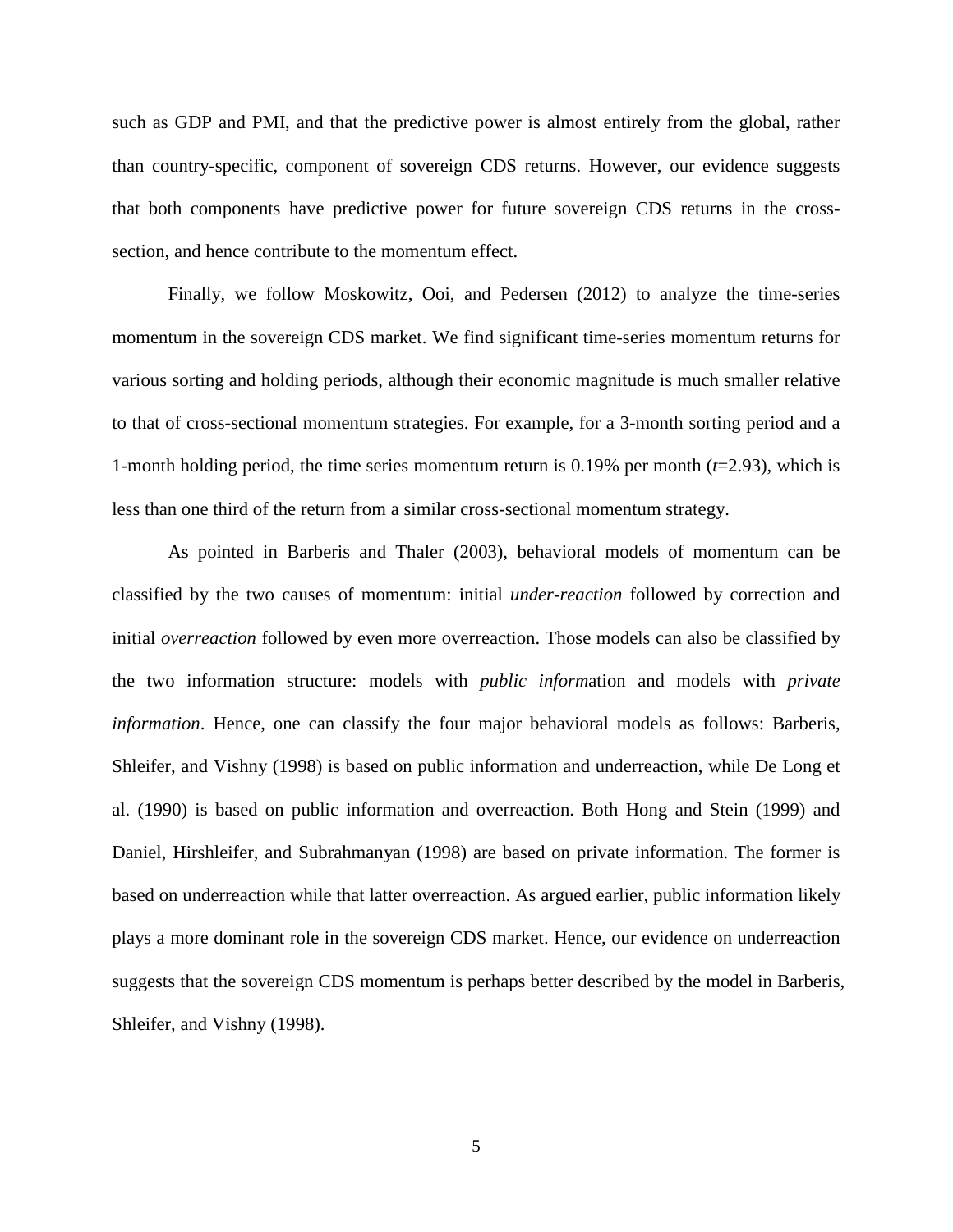Since Jegadeesh and Titman (1993), there has been a vast literature on momentum, which is too large to be summarized in detail here, and has been surveyed in multiple studies (see, e.g., Asness et al 2014). The literature has examined momentum for a variety of markets, such as corporate bonds, loans, and CDSs (e.g., Jostova et al. (2013), Beyhaghi and Ehsani (2017), and Lee et al. (2014)), stock indices (e.g., Bhojraj and Swaminathan (2006) and Richards (1997)), futures markets (e.g., Asness et al. (2014) and Moskowitz et al. (2012)), currency markets (Menkhoff et al. (2012)), and sport betting markets (Moskowitz (2016)). Our paper complements this literature by analyzing a market where public information plays a dominant role and investors are primarily sophisticated financial institutions. Moreover, the momentum literature often focuses on *micro*-level information, our paper adds to this literature by focusing on *macro*  information. The unique features of sovereign CDS momentum are that sovereign CDS momentum returns are *positively* skewed and *higher* during recessions. These features make it more challenging to attribute the momentum returns to arbitrageurs concerns of crash risk and exposures to business cycles.

The rest of the paper is organized as follows. Section II describes the data used in this study. The main analysis is presented in Section III, and Section IV concludes.

## **II. Data**

l

In the sovereign CDS market, investors can purchase or sell protections against the default risk of sovereign governments. [2](#page-8-0) During the term of a sovereign CDS contract, the buyer makes quarterly payments, which are often referred to as CDS coupons or spreads, to the seller in exchange for the seller's promise of protection. The sovereign CDS spreads are paid on the 20th day of March, June, September and December. If a credit event occurs, the protection buyer will

<span id="page-8-0"></span> $2^{2}$  See Augustin et al (2018) for more details on the sovereign CDS market.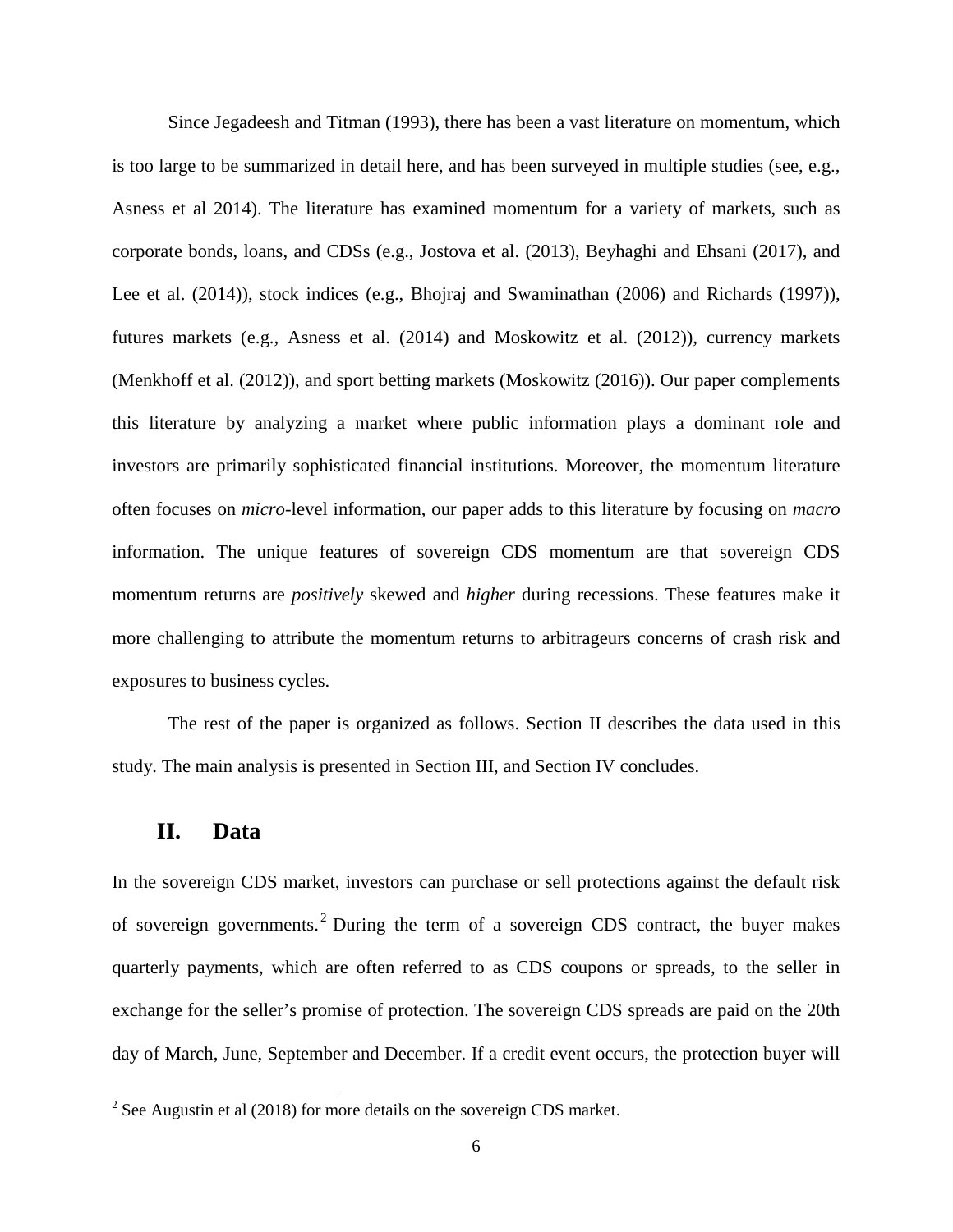be compensated by the loss at the credit event. Credit events include failure to pay, moratorium, obligation acceleration, and restructuring. The occurrence of a credit event is determined by the ISDA Credit Derivatives Determinations Committees. In most cases, sovereign CDSs are settled by cash with an auction process, in which the CDS seller makes a cash payment based on an auction-generated market price of certain eligible debt obligation of the sovereign government. An alternative is the "physical settlement", in which the protection buyers tender an eligible bond to the sellers and receive the par value of the bond. The market for sovereign CDS has been growing rapidly in the past decades. According to the Depository Trust & Clearing Corporation, the aggregate notional amount of sovereign CDS contracts is around \$2 trillion in 2015, accounting for around 15% of all credit derivatives.

Our sovereign CDS data are from the Markit Group, which collects daily sovereign CDS quotation data from major CDS dealers to construct average CDS spreads. We focus on US dollar denominated CDS contracts with a five-year maturity and default tier being the senior unsecured debt, as these contracts are most widely traded and have the highest market liquidity. Our sample is from January 2001 to September 2015. There are 29 countries with active sovereign CDS contracts in our sample in 2001. This number has been increasing steadily and is 91 by 2015. In the appendix, we list all the countries in our sample, and the starting time of the sovereign CDS data for each country.

We follow Berndt and Obreja (2010) to construct the monthly sovereign "CDS returns." Specifically, the "return" of a CDS contract during a month is computed as the ratio of the markto-the-market profit/loss during the month to the notional amount, where the mark-to-the-market profit/loss is computed from the perspective of the protection seller, and is estimated based on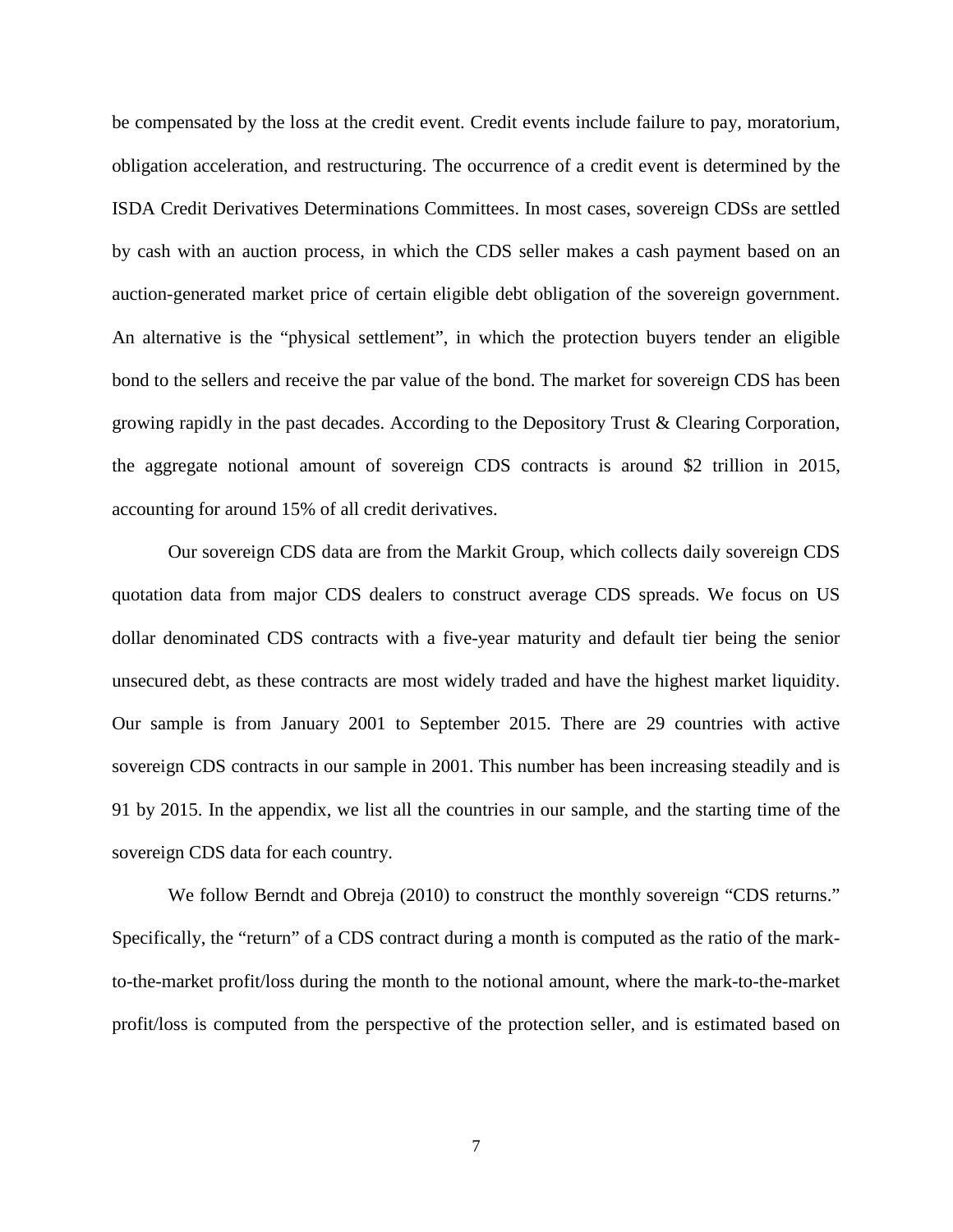the widely used ISDA CDS model.<sup>[3](#page-10-0)</sup> As pointed out in Berndt and Obreja  $(2010)$ , this return effectively measures the sovereign CDS market implied excess returns from exposures to the underlying sovereign credit risk. As argued in Longstaff et al (2011), there are a number of advantages in using the sovereign CDS data to estimate sovereign credit spreads, relative to directly using sovereign debt data. Note that, according to this definition of sovereign CDS returns, as the underlying country's creditworthiness improves, its sovereign CDS returns increases. That is, a high sovereign CDS return is "good news" about the underlying country's creditworthiness.

We follow Xiao, Yan and Zhang (2018) to measure the monthly CDS returns based on the CDS spreads on the  $20<sup>th</sup>$  of a month and on the  $19<sup>th</sup>$  of the next month to make sure that the CDSs on these two dates have the same expiration date. Specifically, there are four coupon payment dates, the so-called IMM dates, each year: March 20, June 20, September 20 and December 20. All CDS contracts initiated between two IMM dates expire on the same day. After each IMM date, however, contracts with a new maturity date start trading. These new contracts are said to be "on-the-run" until the next IMM date. Our sovereign CDS data are based on onthe-run contracts. Hence, a contract on the  $20<sup>th</sup>$  of a month and a contract on the  $19<sup>th</sup>$  of the next month always expire on the same day.<sup>[4](#page-10-1)</sup>

Table 1 provides summary statistics of our sovereign CDS data. The average CDS spread is 241 bps with a standard deviation of 556 bps. The monthly sovereign CDS return has a mean of 0.02% and a standard deviation of 2.59%.

l

<span id="page-10-0"></span><sup>&</sup>lt;sup>3</sup> See O'Kane (2008) for more details. To implement this valuation model, we assume a constant hazard rate and a 40% recovery rate, and use the LIBOR term structure as the discount rates.

<span id="page-10-1"></span> $4$  As a counter example, a contract on the 15th of a month and a contract on the 14th of the next month do not always have the same expiration date. For example, a contract on March 15 and a contract on April 14 have different expiration dates.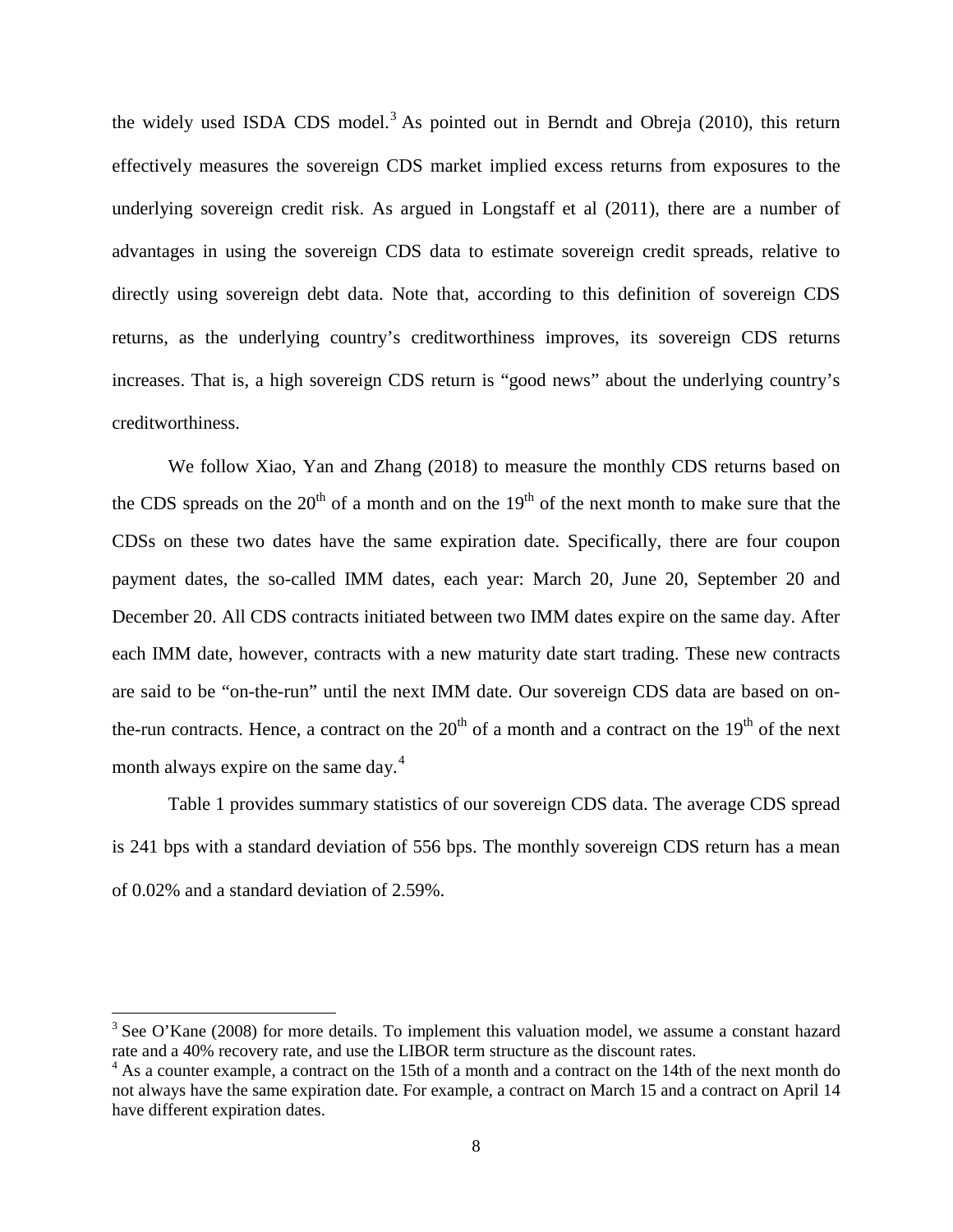## **III. Empirical Results**

#### A. **Cross-sectional momentum**

We sort countries into 5 quintiles based on their past 3-month sovereign CDS returns. Quintile-1 countries have the highest returns, i.e., their credit worthiness improved the most according to the sovereign CDS market, while quintile-5 countries have the lowest sovereign CDS returns. Then, we form equal weighted portfolios of sovereign CDS contracts for each quintile. The portfolio returns during the first month after this sorting are reported in Panel A of Table 2.

The average return of the winner portfolio (quintile 1) is 0.26% per month, while that of the loser portfolio (quintile 5) is -0.32% per month. That is, the winner portfolio, on average, outperforms the loser one by 0.58% per month, or 6.96% per year, with a *t*-statistic of 3.18. Hence, our evidence suggests a strong momentum effect in the sovereign CDS market.

To account the risk factors in the existing literature, we regress the long-short strategy returns on a number of factors. The regression results are reported in Panel B of Table 2. For the regression in the first column, we include the market factor, which is constructed as the monthly equally-weighted sovereign CDS portfolio. The resulting alpha is  $0.58\%$  per month ( $t = 3.61$ ) and is almost the same as the original average long-short return. In the second column, we also include the global value and momentum factors from Asness, Moskowitz and Pederson (2013), and the momentum alpha is  $0.55\%$  per month ( $t=3.20$ ) in this specification.

One might be concerned that the above momentum returns are driven mostly by CDS contracts that are on small economies and not actively traded. Without detailed data on the total size of the outstanding sovereign CDS contracts for each country, however, we form GDPweighted sovereign CDS portfolios to give lower weights to smaller economies. As shown in the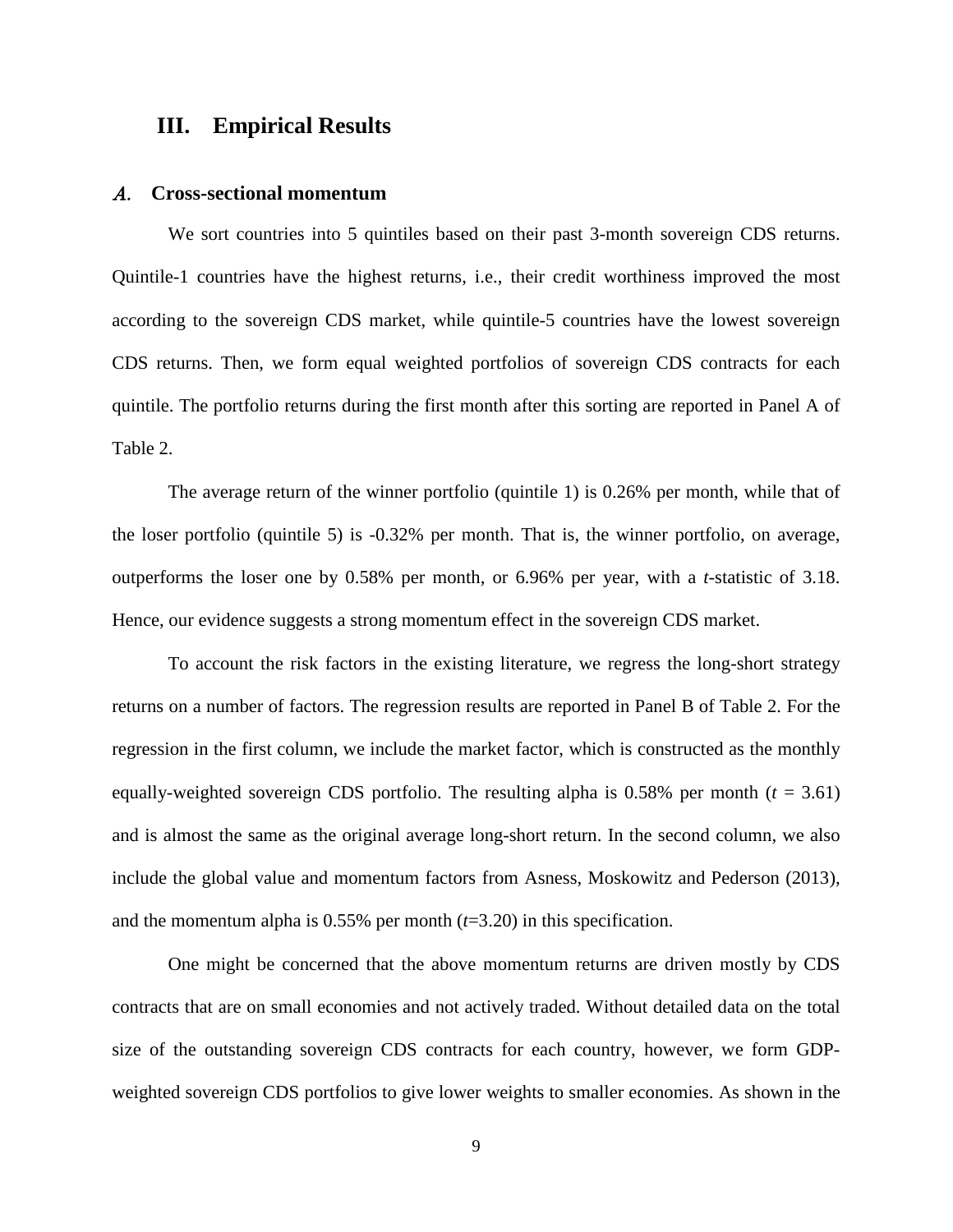third row of Panel A, the results based on GDP-weighted portfolios remain very similar. For example, the long-short portfolio return is 0.60% per month (*t*=2.46). Moreover, we regress this GDP-weighted long-short strategy return on the previously mentioned factors. As shown in columns three and four of Panel B, the alpha is  $0.61\%$  per month ( $t=2.75$ ) when we account for the market factor, and is  $0.50\%$  per month  $(t=2.33)$  when we also add the global value and momentum factors. Hence, the sovereign CDS momentum effect is not mostly driven by very small economies.

We conducted a number of subsample analyses. As shown in the first two rows of Panel C, the average momentum return is  $0.54\%$  ( $t=2.70$ ) and  $0.61\%$  ( $t=2.16$ ) in the first and second halves of our sample, respectively. We also split our sample according to the development status of the underlying countries. Specifically, we partition our sample into a subsample of developing economies and one for developed economies, based on the classification by the International Monetary Fund.<sup>[5](#page-12-0)</sup> As shown in the third and fourth rows, the average sovereign CDS momentum return is  $0.41\%$  ( $t=2.29$ ) and  $0.66\%$  per month ( $t=2.32$ ) for the developed and developing economy subsamples, respectively.

The above analysis is based on a three-month sorting period and a one-month holding period. To examine the robustness of those results, we repeat the analysis by varying the sorting and holding periods. As shown in the first row of Panel D, where the holding period is one month, the momentum alpha remains similar when the sorting period varies from one to six months. When the holding period increases to six months, as shown in the first three rows, the magnitude of the momentum alpha decreases gradually, but remains statistically significant. When we further increase the holding period to 12 months, the alpha gradually decreases and becomes statistically insignificant.

l

<span id="page-12-0"></span> $<sup>5</sup>$  See, https://www.imf.org/external/pubs/ft/weo/2018/02/weodata/groups.htm.</sup>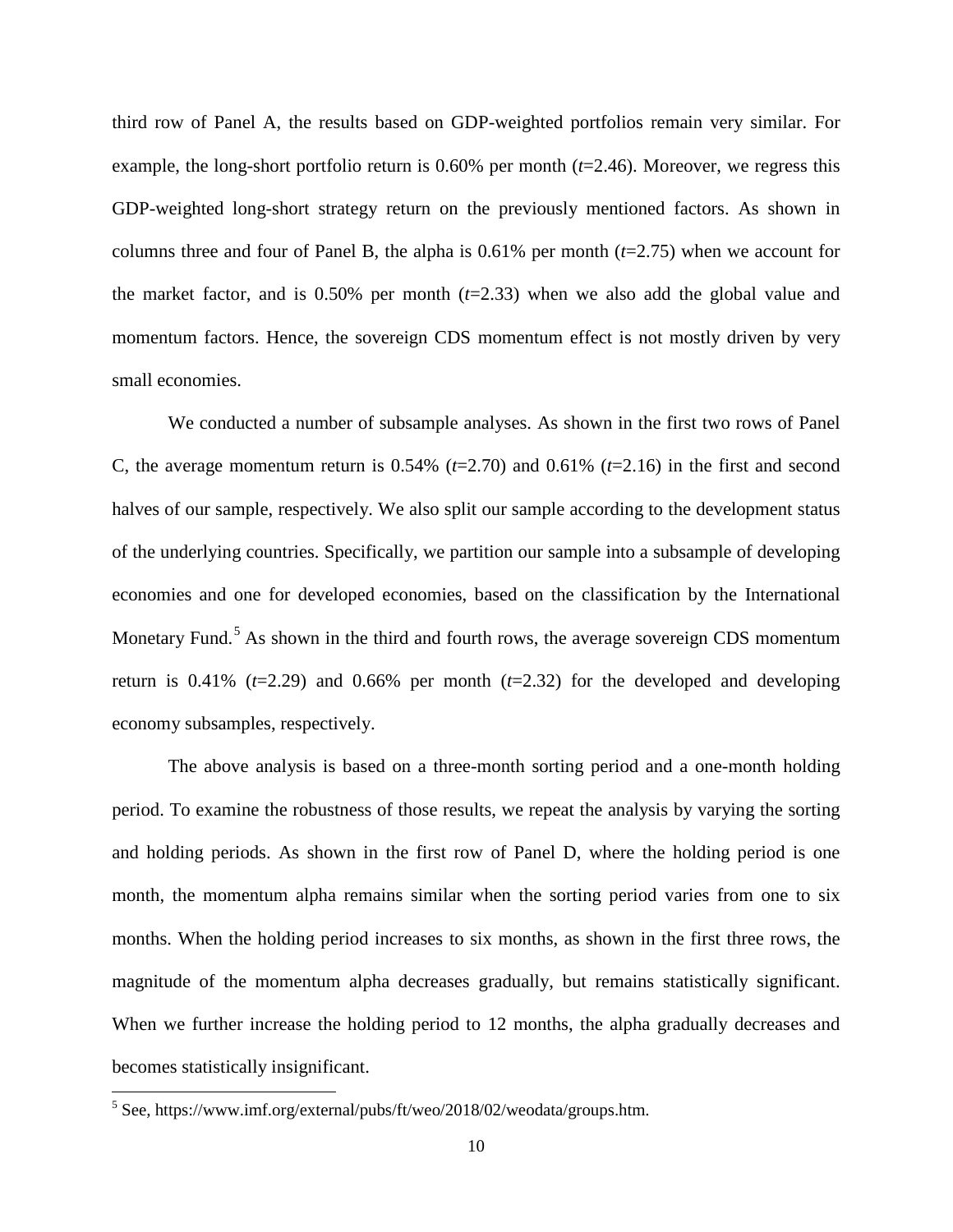#### B. **Unique features of sovereign CDS momentum returns**

The sovereign CDS momentum returns appear unique relative to the momentum returns in other markets. First, sovereign CDS returns are *positively* skewed. As noted in and Daniel and Moskowitz (2016), the momentum strategy returns across many asset classes are subject to infrequent but significant crashes. They document momentum cashes in all the markets in their sample, which include four equity markets, index futures, commodity, fixed income, as well as currency. Chabot, Ghysels, and Jagannathan (2014) document momentum crashes during the pre-CRSP period for both the US and the UK stock markets. In contrast, the skewness of the momentum returns in our sample is 2.94 ( $t=2.92$ ). That is, this momentum strategy appears to have infrequent but large *gains*, rather than losses. Unlike the momentum strategies in other markets, the momentum strategy in the sovereign CDS market appears not exposed to crash risk in our sample.

Note that, during our sample period, there are a number of credit events, which lead to large negative sovereign CDS returns. One might be concerned that the previously reported mean and skewness of the sovereign CDS momentum strategy returns are mostly driven by those extreme returns. However, due to our large sample size, those observations have only small effects on the mean and skewness of sovereign CDS momentum returns. For example, we repeat our analysis after excluding those extreme returns in our sample. The resulting mean and skewness of sovereign CDS momentum returns remain similar.

Second, the sovereign CDS momentum strategy appears to perform *better* during recessions. Asness et al. (2014) find that momentum strategies tend to perform worse during recessions, especially for the strategies based on non-stock asset classes. Daniel and Moskowitz (2016) also find that momentum strategies tend to have poor performances during bad times. For

11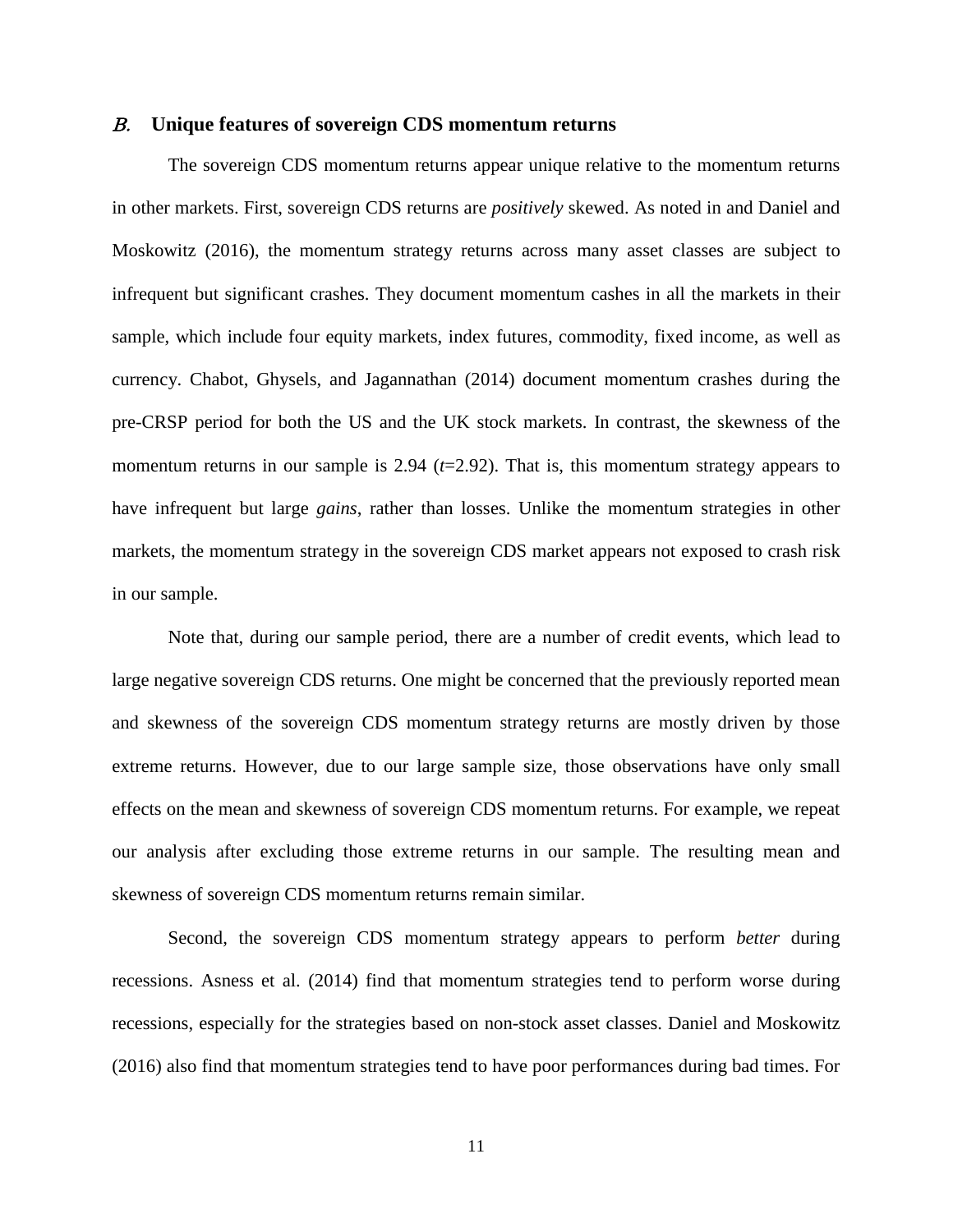example, momentum crashes tend occur in panic states, following market declines and when market volatility is high. To examine the cyclicality of the sovereign CDS momentum returns, we plot the cumulative return from the momentum strategy over time for strategies with various sorting periods in Figure 1. MOM (6,1) refers to the cumulative return from the strategy with a six-month sorting period and a one-month holding period. MOM  $(1,1)$  and MOM  $(3,1)$  are defined similarly. The two shaded areas correspond to the NBER recessions in the U.S. The striking pattern of the figure is that the momentum strategy returns tend to increase significantly during the two recessions.

To test this more formally, we analyze the returns of these three strategies during the recession and non-recession sample periods. As shown in Panel E of Table 2, the average return for strategy MOM (3,1) is 1.43% during the two recessions, and is only 0.41% during the rest of our sample. The *t*-statistic for the difference between the two average returns is 2.24. Similarly, the momentum strategy outperforms during recessions for both  $MOM(1,1)$  and  $MOM(6,1)$ . For example, the mean return for strategy MOM  $(6,1)$  is 1.71% and 0.25% per month during the recession and non-recession periods, respectively. The performance difference is 1.47% per month, with a *t*-statistic of 3.14.

#### C. **Interpretation**

As summarized in Barberis and Thaler (2003), behavioral models of momentum can be classified by the two causes of momentum: initial *underreaction* followed by correction and initial *overreaction* followed by even more overreaction. If the momentum strategy return is due to overreaction, the alpha of the momentum trading strategy should revert back towards zero when the holding period is increased. On the other hand, if the momentum return is due to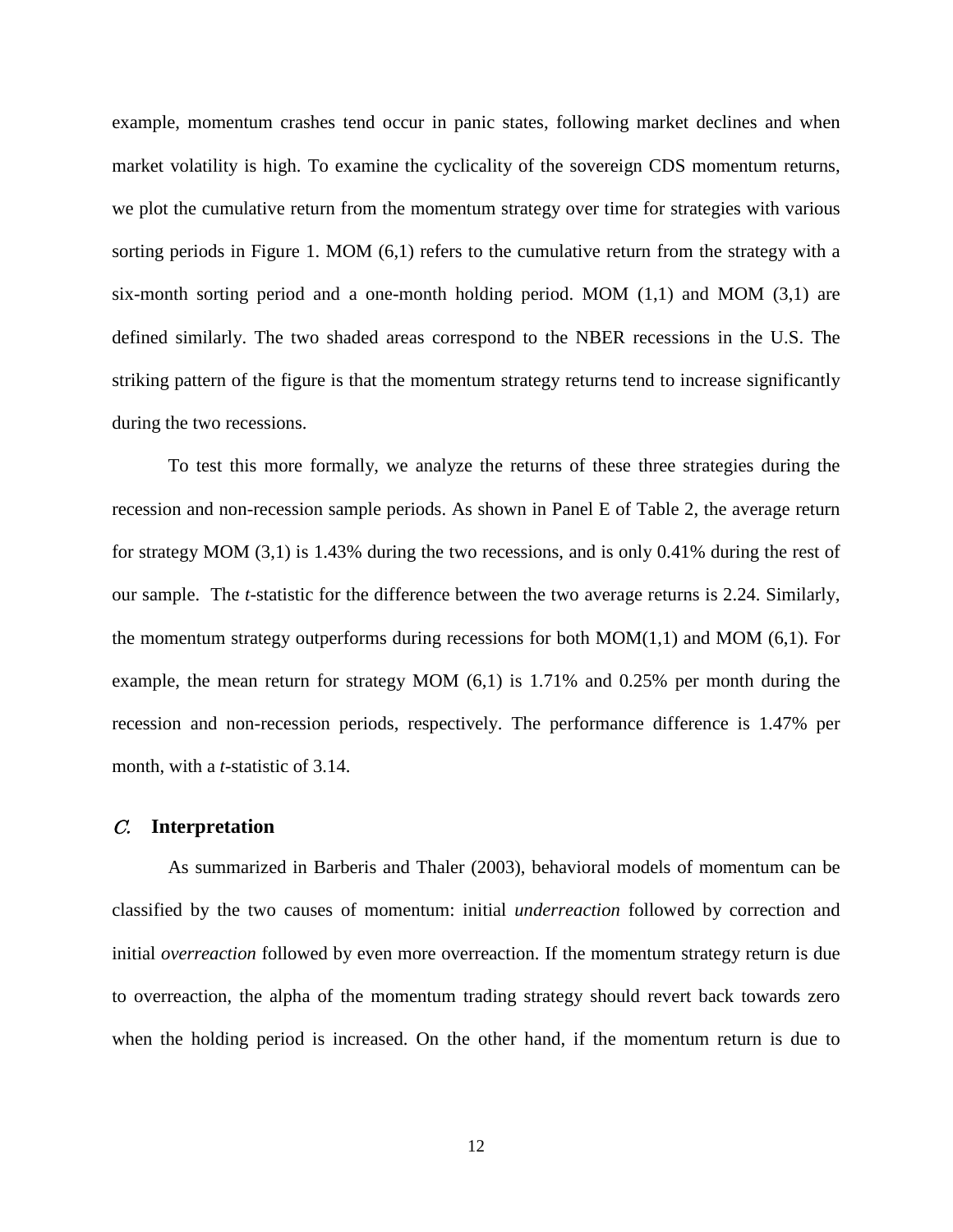underreaction followed by correction, the alpha of the momentum strategy should increase with the holding period, and eventually stabilize.

To distinguish these two interpretations, we examine the alphas of the momentum strategy for longer holding periods. In particular, we compute the alphas the long-short strategies based on a three-month sorting period and various holding periods. As shown in Panel D of Table 2, the cumulative alpha during the holding period is 0.55%, 1.11% (*=*0.37%×3), and 1.50%  $(=0.25\% \times 6)$  if the holding period is 1, 3, and 6 months, respectively. The alpha gradually loses statistical significance when the holding period increases further. We plot this holding period cumulative alpha against the holding period in Figure 2, which shows that the holding period alpha increases with the holding period, and the increase slows down after 3 months. There is no sign of reversion back towards zero when we further increase the holding period, although the alpha becomes statistically insignificant when the holding period is longer than 9 months. This is consistent with the underreaction interpretation that sovereign CDS market gradually incorporates information into prices and there is no evidence of overshooting.

#### *C.1.* **Timing of momentum profits**

What is the information that sovereign CDS market underreacts to? A natural candidate is perhaps the sovereign creditworthiness. The momentum strategy generates profits when this undereraction is eventually corrected. When should the correction happen, so that sovereign CDS spreads "catch up" with reality? A natural conjecture is perhaps when that sovereign credit information becomes public, i.e., when credit rating or outlook changes are publically announced. This conjecture implies that the sovereign CDS momentum strategy should be more profitable around the time when credit rating agencies, such as the Standard & Poor's, announce changes in credit ratings or outlooks.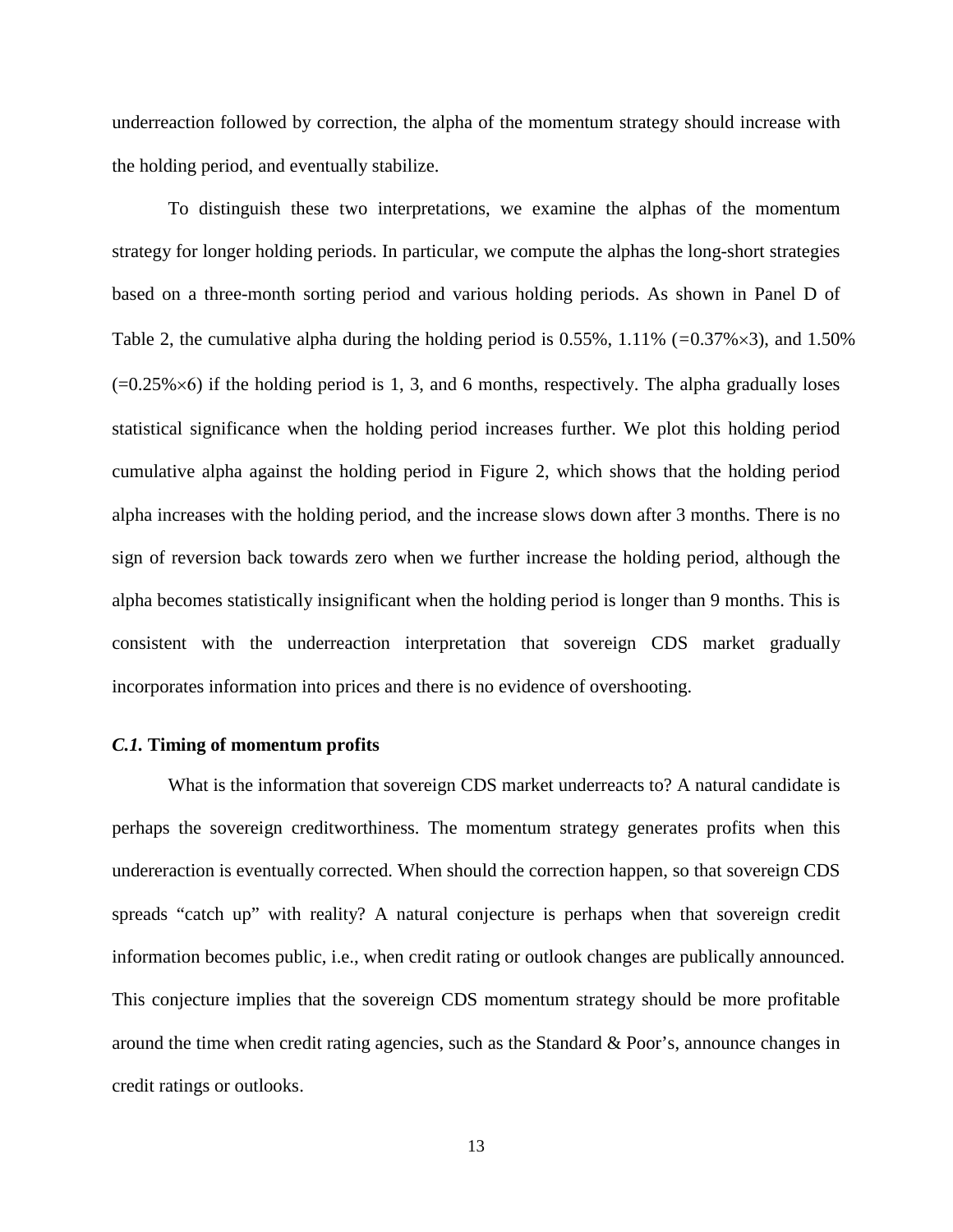To test this implication, we first construct an indicator variable  $I_{it}$ , which is 1 if country *i* is in quintile 1 according to the sorting by sovereign CDS returns during months *t-2* to *t* (i.e., the sovereign CDS market indicates that the creditworthiness of country *i* improved the most during the recent three months), is -1 if country *i* is in quintile 5, and is 0 if country *i* is in the other three quintiles.

The momentum effect implies that this indicator variable  $I_{i,t}$  should predict future sovereign CDS returns. We confirm this by regressing  $r_{i,t}$ , the return of the sovereign CDS on country  $i$  in month  $t$ , on  $I_{i,t-1}$ , with country fixed effects and month fixed effects. As shown in the first column of Panel A of Table 3, the coefficient of  $I_{i,t-1}$  is 0.21 ( $t=2.47$ ). This estimate reflects the momentum effect analyzed previously: the monthly sovereign CDS returns of the countries in the top (bottom) quintile, which is sorted based on the previous 3 month CDS returns, is 21 basis points higher (lower) than that of the middle 3 quintiles.

We can now test the implication that the momentum strategy should be more profitable around the time when credit rating or outlook changes are announced. Specifically, we construct a dummy variable  $D_{it}$ , which is 1 if there is a credit rating or outlook change on country  $i$  in month *t* by Standard & Poor's, and 0 otherwise. We then regress  $r_{i,t}$ , the return of the sovereign CDS on country *i* in month *t*, on the interaction term between  $I_{it-1}$  and  $D_{it}$ . Our prediction that sovereign CDS momentum strategy should be more profitable during announcement months implies that the coefficient of the interaction term should be positive.

Indeed, as shown in the second column of Panel A of Table 3, the coefficient of the interaction term  $I_{it-1} \times D_{it}$  is 1.42 (*t*=3.24). Note that the coefficient of  $I_{it-1}$  is 0.10 (*t*=1.31). Hence, the coefficient of the interaction term is more than 14 times the coefficient for  $I_{it-1}$ . That is, the predictive power of  $I_{it-1}$  is more than 14 times stronger during announcement months than during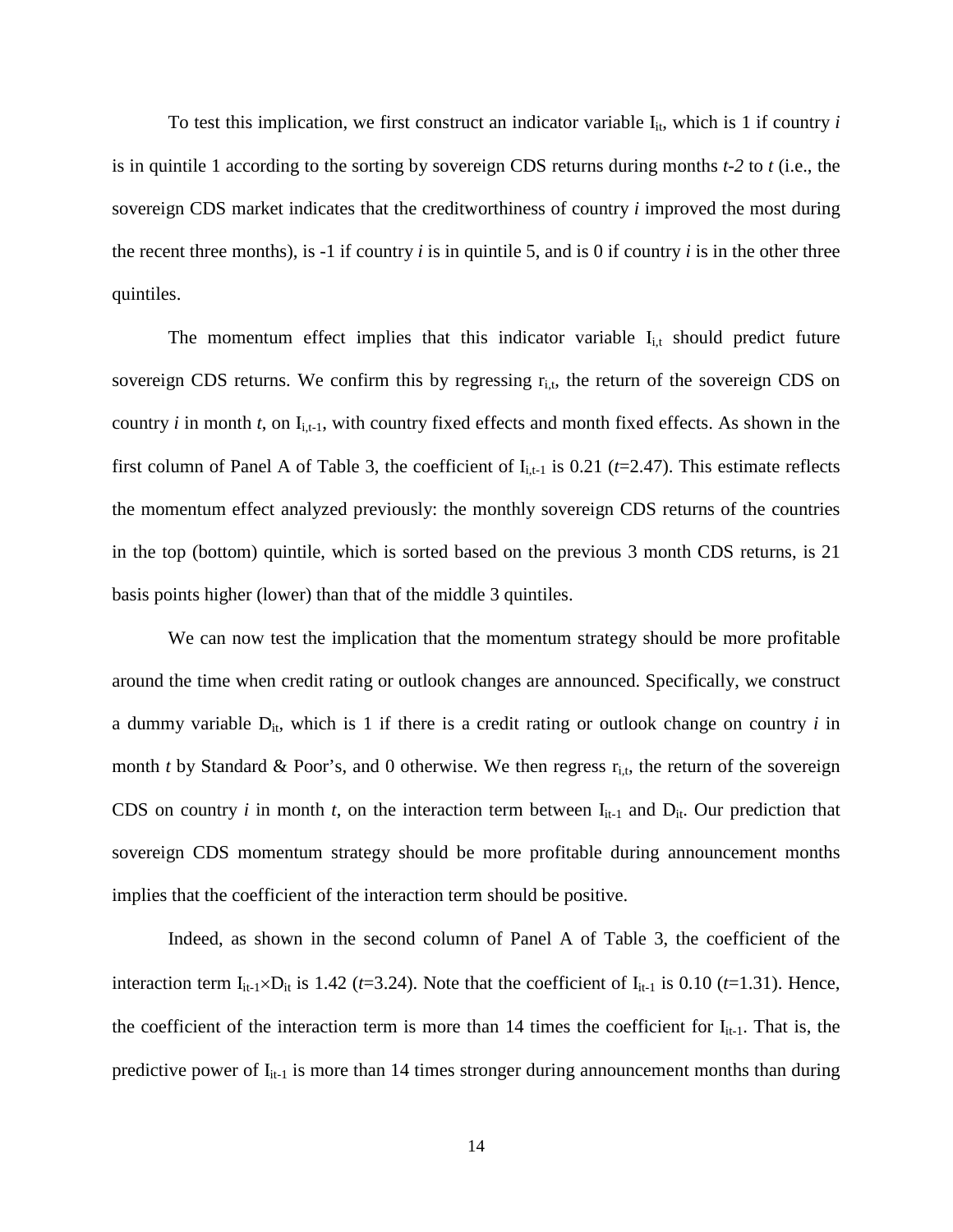other periods. When there is a public announcement of credit rating or outlook change, which has been partially anticipated by the sovereign CDS market, the creditworthiness information is more fully incorporated into prices. As a result, the sovereign CDS momentum profit is 14 times stronger during credit-event months than during other periods. This timing of the sovereign CDS momentum returns is consistent with the interpretation of under-reaction followed by correction.

#### *C.2.* **Long and short legs**

We separately analyze the profit from the long and short legs of the momentum strategy. Specifically, we construct two dummy variables  $I_{\text{1}}$  Good<sub>i,t</sub> and  $I_{\text{1}}$ Bad<sub>i,t</sub>, where  $I_{\text{1}}$ Good<sub>i,t</sub> ( $I_{\text{1}}$ Bad<sub>i,t</sub>) is set to 1 if country *i* is in quintile 1 (5) according to the sorting by sovereign CDS returns during months  $t-2$  to  $t$ , and zero otherwise. We then regress  $r_{i,t}$ , the return of the sovereign CDS of country  $i$  in month  $t$ , on I\_Good<sub>i,t-1</sub> and I\_Bad<sub>i,t-1</sub>, with country fixed effects and month fixed effects. As shown in the first column of Panel B of Table 3, the coefficient of  $I_{\text{1}}$  Good<sub>i,t-1</sub> is 0.24 (*t*=2.38). That is, the sovereign CDSs of quintile-1 countries outperform those of quintiles 2 through 4 by 0.24% per month. Similarly, the coefficient of  $LBad_{i,t-1}$ , is -0.18 ( $t=1.78$ ), which suggests that the sovereign CDSs of quintile-5 countries underperform those of quintiles 2 through 4 by 0.18% per month. That is, both the long and short legs of the strategy contribute to the momentum profits.

To further examine the timing of the momentum profits from the long and short legs, we include the interaction terms between these two dummy variables and the credit event dummy  $D_{it}$ . As shown in the second column of Panel B, the coefficient of  $I_B = \text{Bad}_{i,t-1}$ , is 0.00 ( $t=0.00$ ), while that of the interaction term  $I_B = Id_{i,t-1} \times D_{it}$  is -2.59 (*t*=3.18). That is, the profit from the short leg is concentrated almost entirely during announcement months. In contrast, the coefficient of I\_Good<sub>i,t-1</sub> is 0.21 ( $t=2.02$ ), while the coefficient of I\_Good<sub>i,t-1</sub>×D<sub>it</sub> is insignificant. That is, the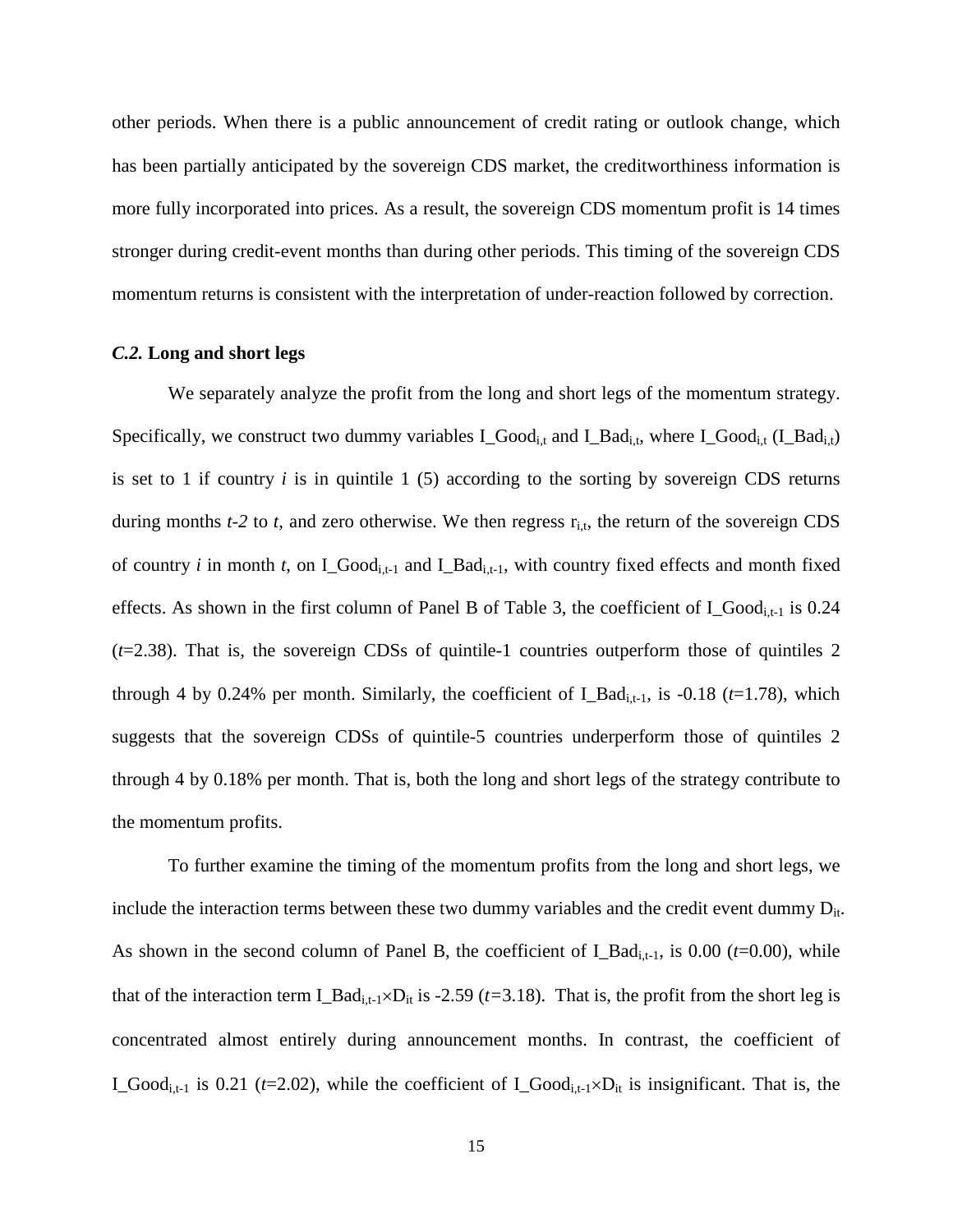profit from the long leg is distributed more evenly across time. In other words, while the underreaction to good news (i.e., upgrades in outlook or rating) tends to be corrected gradually over time, the underrection to bad news tends to be corrected more abruptly around the announcements.

As summarized in Barberis and Thaler (2003), there are two prominent models of momentum based on underreaction: Barberis, Shleifer, and Vishny (1998) and Hong and Stein (1999). The former is based on public information while the latter private information. The most important information in the sovereign CDS market is perhaps the information about macro variables, such as the credit worthiness of sovereign countries. Arguably most of the information in this market is public. Moreover, investors in this market are mostly sophisticated financial institutions. Hence, it is perhaps reasonable to expect most of them to be able to process the information. Therefore, our evidence suggests that the sovereign CDS momentum effect is perhaps better described by a public information based model, such as Barberis, Shleifer, and Vishny (1998).

#### D. **Global vs. local information**

Xiao, Yan, and Zhang (2018) find that sovereign CDS returns can predict future stock index returns, sovereign bond yields, as well real macroeconomic variables such as GDP and PMI. Interestingly, they find that the predictive power is almost entirely from the global, rather than country-specific, component of sovereign CDS returns. Motivated by these results, we decompose sovereign CDS returns into a global component and a country-specific component by a simple market model, and examine which component contributes to the momentum effect, i.e., has the predictive power for future sovereign CDS returns.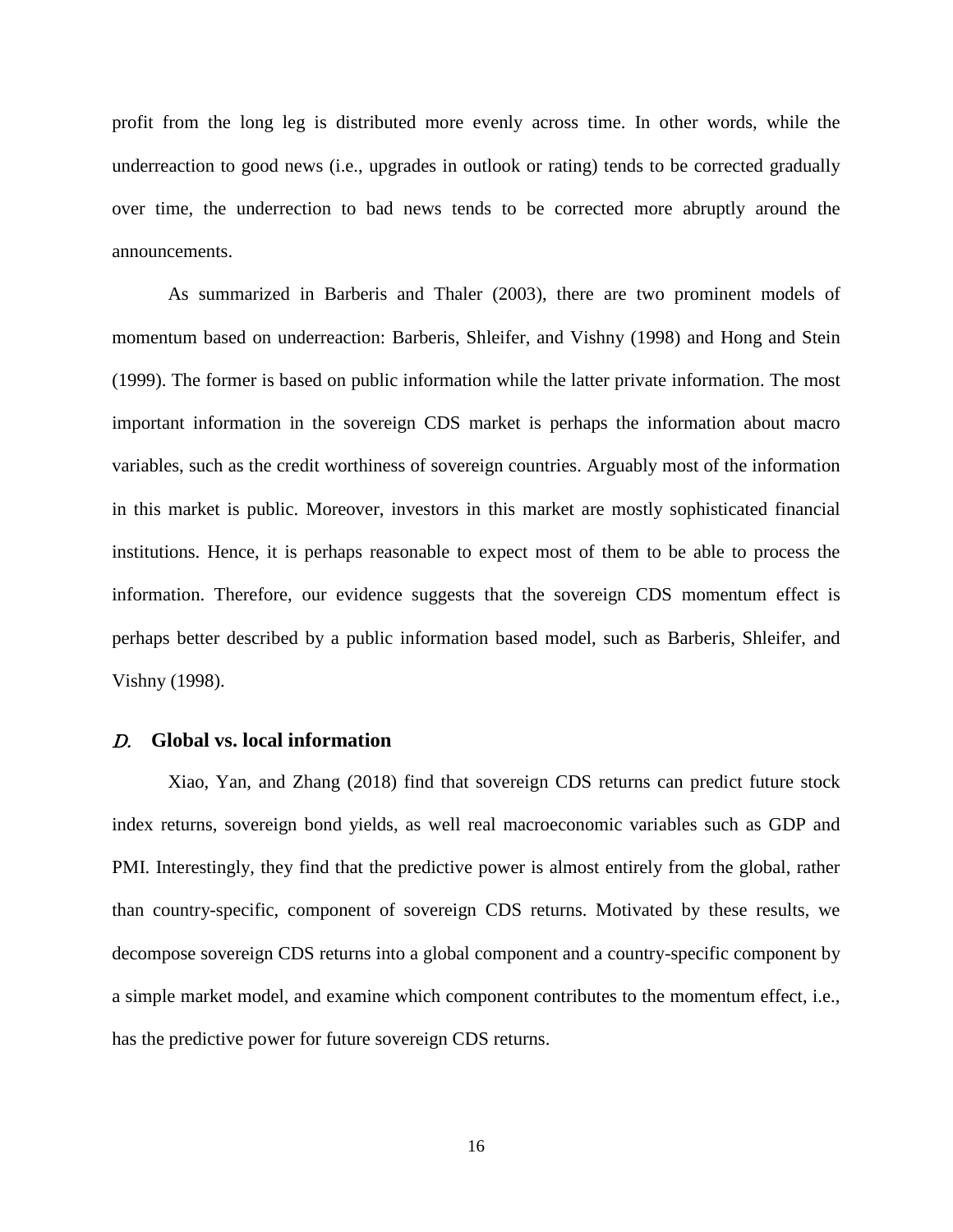The return decomposition is based on a 12-month rolling window regression of CDS returns on the market factor, which is constructed as the average sovereign CDS returns across all countries in our sample. For each sovereign CDs contract, we regress its return on the market factor. The regression residuals are classified as the country-specific component of sovereign CDS return. The remaining portion of the sovereign CDS returns is classified as the global component.

Which component has predictive power for future sovereign CDS returns? To analyze this, we first repeat our portfolio sorting analysis in Tables 2, using the two components as the sorting variables. That is, we first sort countries into 5 quintiles based on the global component of sovereign CDS returns. Quintile-1 countries have the highest global component of sovereign CDS returns in the previous three months, while quintile-5 countries have the lowest global component returns. We then form equal weighted portfolios of sovereign CDS contracts for each quintile. The portfolio returns during the first month after the sorting are reported in the first row of Panel A of Table 4. It shows that the quintile-1 portfolio outperforms the quintile-5 portfolio by 0.44% (*t*=2.64) per month. Similarly, we sort countries by the country-specific component of sovereign CDS returns. In this case, as shown in the second row, the quintile-1 portfolio outperforms the quintile-5 one by  $0.30\%$  ( $t=2.00$ ) per month. As a comparison, the last row reports the portfolio results when the sorting variable is the total sovereign CDS return for the same sample period as those for the previous two rows. In this case, the long-short return is 0.52% (*t*=3.21) per month.

We also control for the same risk factors as those in Table 2. As shown in the last column of Panel A of Table 4, the resulting alphas are almost the same as the original long-short returns.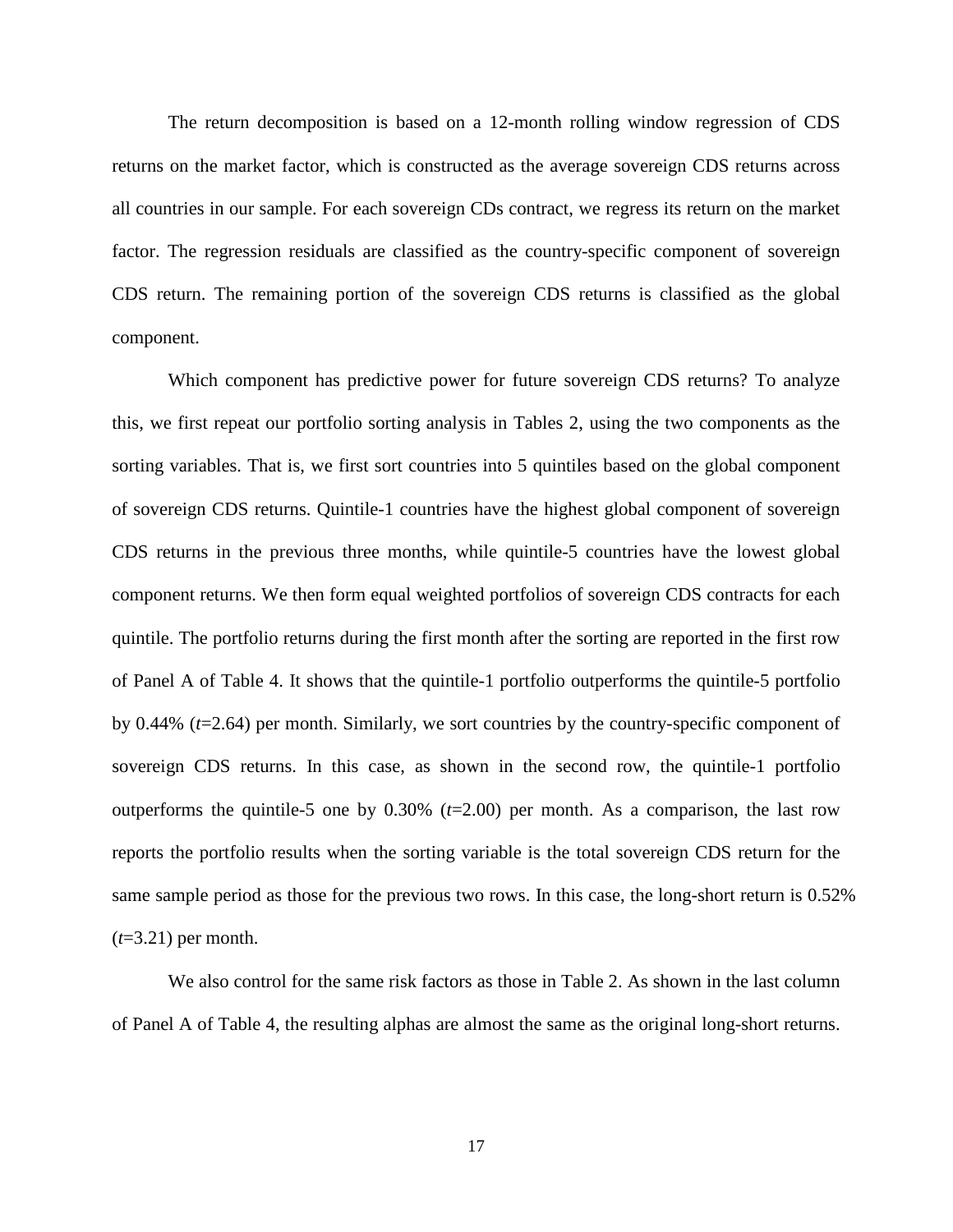Hence, our evidence suggests that both the global and the country-specific components of sovereign CDS returns can predict future CDS returns.

We further examine this predictability in panel regressions. Specifically, we extend the analysis in Panel A of Table 3 by replacing the indicator variable  $I_{i,t}$  by  $I_SYS_{i,t}$  and  $I_DIO_{i,t}$ . Similar to the definition of  $I_{i,t}$ ,  $I_SYS_{i,t}$  is 1 if country *i* is in quintile 1 according to the sorting by the global component of sovereign CDS returns during months *t-2* to *t*, is -1 if country *i* is in quintile 5, and is 0 if country *i* is in the other three quintiles. The indicator variable  $I_{\text{L}}IDIO_{i,t}$  is based on the country-specific component of sovereign CDS returns, and is defined similarly.

To examine the marginal predictive power of  $I_{\text{S}}$  and  $I_{\text{S}}$  and  $I_{\text{S}}$  and  $I_{\text{S}}$  we regress  $r_{\text{it}}$ , the return of the sovereign CDS on country *i* in month *t* on  $I_{S}YS_{i,t-1}$  and  $I_{L}IDIO_{i,t-1}$ , with country fixed effects and month fixed effects. As shown in the first column of Panel B of Table 4, the coefficients of  $L$ SYS<sub>i,t-1</sub> is 0.22 ( $t$ =2.25), which reflects the marginal predictive power of the global component of sovereign CDS returns. Everything else being equal, the monthly sovereign CDS returns of the countries in the top (bottom) quintile, which is sorted based on the global component of sovereign CDS returns during the previous 3 months, is 22 basis point higher (lower) than that of the middle 3 quintiles. Similarly, the coefficient of  $I_{\text{LIDIO}}$ <sub>i,t-1</sub> is 0.14 (*t*=2.25). Hence, both the global and country-specific components have marginal predictive power for future sovereign CDS returns, although the magnitude of the predictability of the countryspecific component is smaller.

Finally, we also include the interaction terms between credit event dummy  $D_{i,t}$  and the two indicator variables  $I_SYS_{i,t-1}$  and  $I_DIO_{i,t-1}$ . As shown in the second column of Panel B, the coefficient I\_IDIO<sub>i,t-1</sub>×D<sub>it</sub> is 1.42 ( $t=3.30$ ). Note that the coefficient of I\_IDIO<sub>i,t-1</sub> is 0.019 (*t*=0.36). Hence, the profit from the long-short strategy based on the country-specific component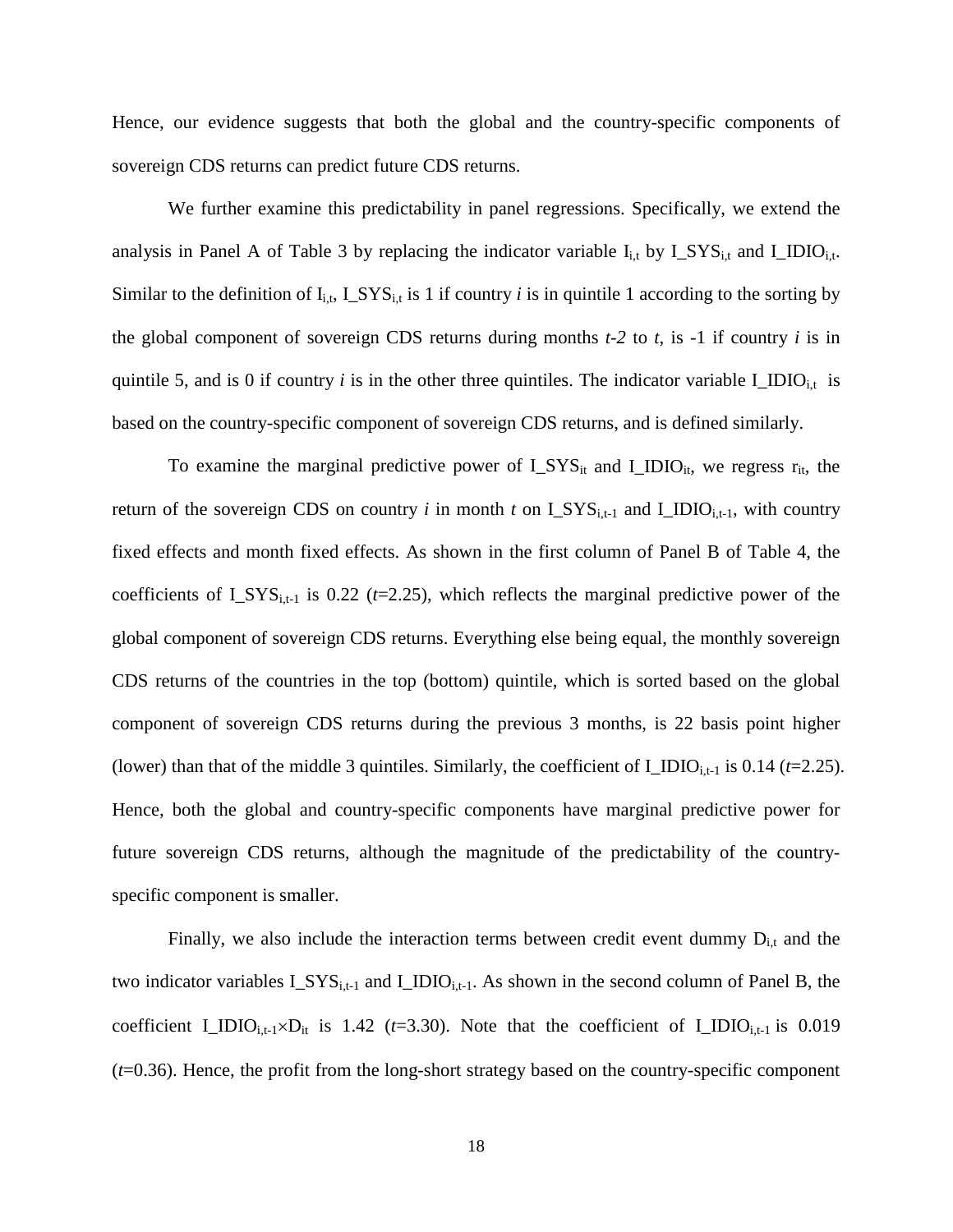of sovereign CDS returns is almost entirely concentrated around credit event months. That is, the underreaction to country-specific information is mostly corrected during announcement months. However, this is not the case for the long-short portfolio based on the global component. The coefficient of  $I_SYS_{i,t-1} \times D_{it}$  is statistically insignificant. Hence, the profit from the long-short strategy based on the global component of sovereign CDS returns is more dispersed over time. In the other words, the correction to the underreaction to the global information is more gradual over time.

#### E. **Time series momentum**

Following Moskowitz et al. (2012), we also investigate the time series momentum, which is related to, but different from the above cross-sectional momentum. The cross-sectional momentum return is due to the fact that securities, which outperformed (underperformed) their peers recently, tend to continue outperforming (underperforming) their peers in the coming months. In contrast, the time-series momentum strategy is to buy securities with positive past returns and sell the securities with negative past returns. That is, the time series momentum strategy is constructed based on each security's own past returns, and there is no cross-sectional comparison across assets. Moskowitz et al. (2012) find that there is significant time series momentum returns in equity index, currency, commodity, and bond futures.

We sort countries into two groups based on their past 3-month sovereign CDS returns. Group 1 consists of countries with negative sovereign CDS returns during the previous 3 months while group 2 consists of countries with positive ones. Then, we form an equal-weighted portfolio that is long in sovereign CDSs on group-2 countries and short in those on group-1 countries. For the one-month holding period, as shown in the first row of Table 5, the average return of this long-short strategy is 0.19% per month (*t*=2.93). Although the time-series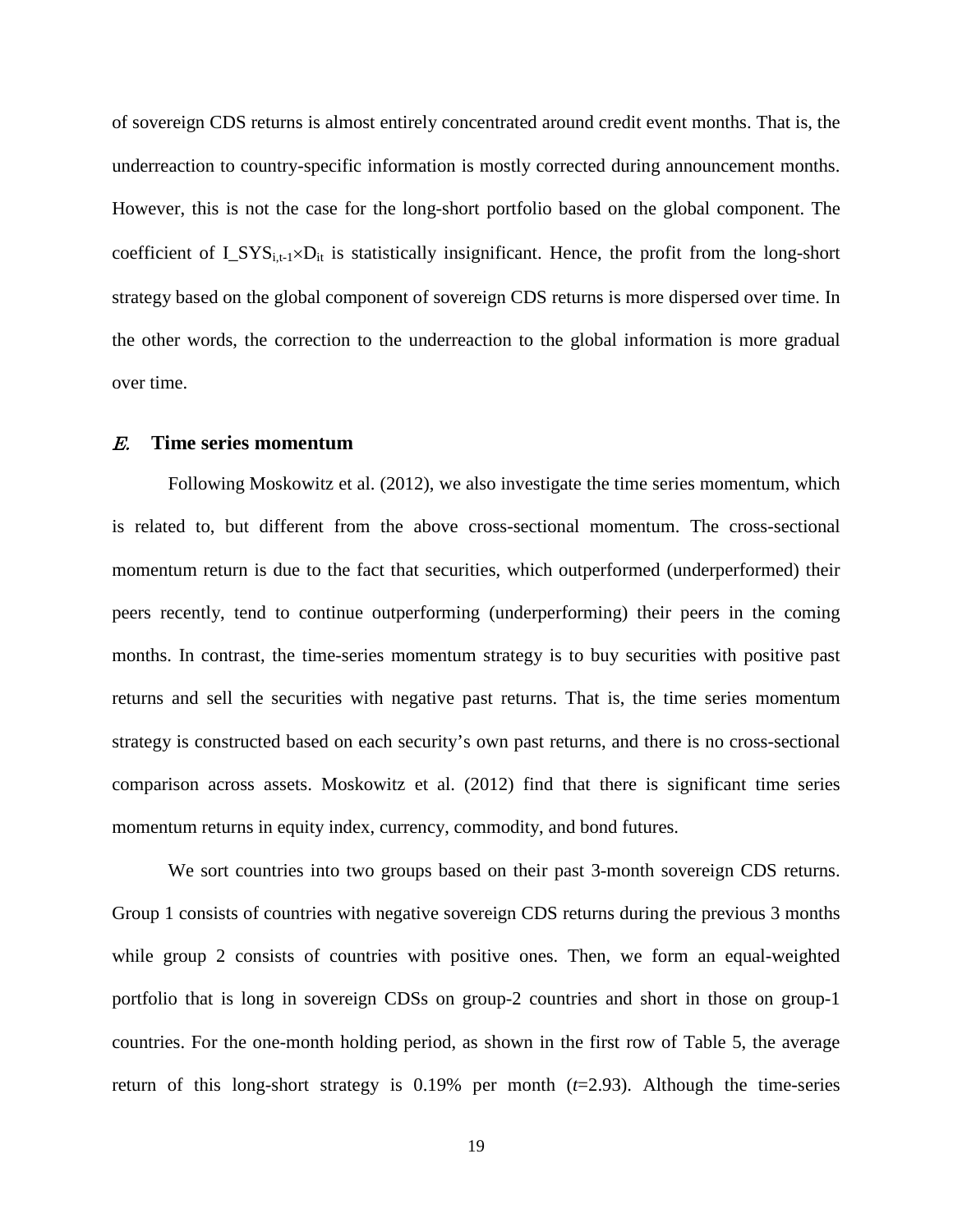momentum strategy return is statistically significant, its magnitude is less than one third of that of the corresponding cross-sectional momentum strategy.

We repeat the above analysis by varying the sorting period from one to 12 months. As shown in the first row of Table 5, the time series momentum return remains significant when the sorting period is between one to nine months. We also vary the holding period from one to 12 months. As shown in Table 5, the average long-short strategy return is significantly positive when the holding period is up to 6 months, and gradually become statistically insignificant when we further increase the holding period.

## **IV. Conclusion**

This paper has documented a strong momentum effect in the sovereign CDS market. In contrast to the evidence in other financial markets, the sovereign CDS momentum returns are *positively* skewed, and *higher* during recessions. Hence, the sovereign CDS momentum returns cannot be attributed to momentum crash risk or the exposure to business cycles. Our evidence is consistent with the interpretation that the sovereign CDS momentum is due to investors' initial underreaction to public macro information followed by corrections, especially when there are public announcements on credit rating or outlook changes.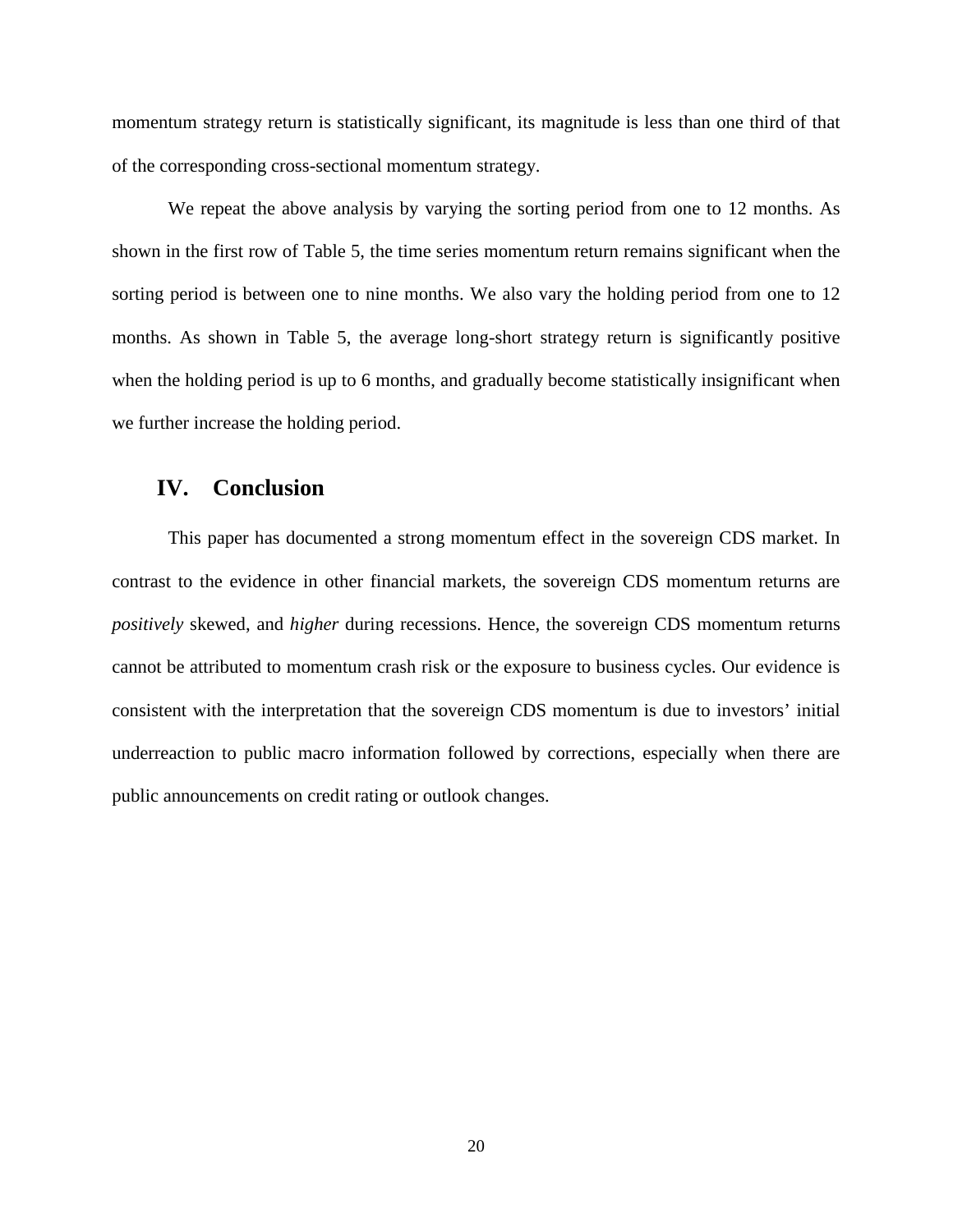#### **References**

- Asness, Cliff, Tobias Moskowitz, and Lasse Pedersen, 2013, Value and Momentum Everywhere, *Journal of Finance* 68, 929–985.
- Asness, Cliff, Andrea Frazzini, Ronen Israel, and Tobias Moskowitz, 2014, Fact, Friction and Momentum Investing, *Journal of Portfolio Management* 40, 75–92.
- Augustin, Patrick, Valeri Sokolovski, Marti Subrahmanyam and Davide Tomio, 2018, Why Do Investor Buy Sovereign Default Insurance? working paper.
- Barberis, Nicholas, Andrei Shleifer, and Robert Vishny, 1998, A Model of Investor Sentiment, *Journal of Financial Economics* 49, 307–343.
- Barberis, Nicholas and Richard Thaler, 2013, A Survey of Behavioral Finance, in Constantinides, G., Harris, M., Stulz, R. (Eds.), *Handbook of the Economics of Finance*, North Holland, Amsterdam.
- Berndt, Antje, and Iulian Obreja, 2010, Decomposing European CDS returns, *Review of Finance*  14, 189–233.
- Beyhaghi, Mehdi and Sina Ehsani, 2017, The cross-section of expected returns in the secondary corporate loan market, *Review of Asset Pricing Studies* 7, 243–277.
- Bhojraj, Sanjeev and Bhaskaran Swaminathan, 2006, Macromomentum: Returns predictability in international equity indices, *Journal of Business* 79, 429–451.
- Chabot, Benjamin, Eric Ghysels, and Ravi Jagannathan, 2014, Momentum trading, return chasing and predictable crashes, working paper.
- Daniel, Kent, David Hirshleifer, and Avanidhar Subrahmanyam, 1998, Investor Psychology and Security Market Under-and Overreactions, *Journal of Finance* 53, 1839–1885.
- Daniel, Kent and Moskowitz, Tobias J, 2016, Momentum Crashes, *Journal of Financial Economics* 122, 221–247.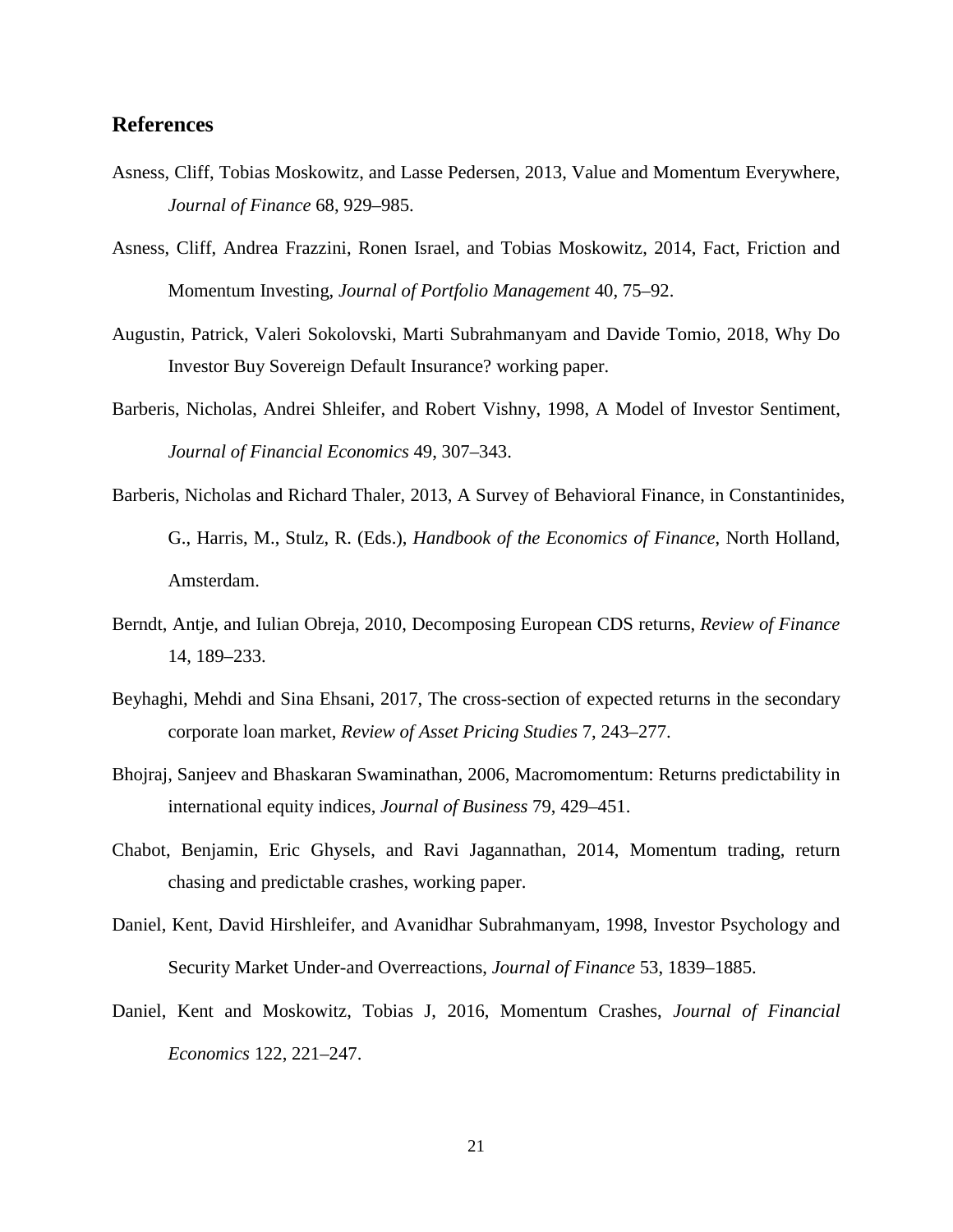- De Long, Bradford, Andrei Shleifer, Lawrence Summers and Robert Waldmann, 1990, Positive feedback investment strategies and destabilizing rational speculation, *Journal of Finance* 45, 375−395.
- French, Kenneth, 2008, Presidential address: The cost of active investing, *Journal of Finance* 63, 1537–1573.
- Hong, Harrison and Jeremy Stein, 1999, A Unified Theory of Underreaction, Momentum Trading, and Overreaction in Asset Markets, *Journal of Finance* 54, 2143–2184.
- Jegadeesh, Narasimhan and Sheridan Titman, 1993, Returns to Buying Winners and Selling Losers: Implications for Stock Market Efficiency, *Journal of Finance* 48, 65–91.
- Jostova Gergana, Stanislava Nikolova, Alexander Philipov, and Christof Stahel, 2013, Momentum in corporate bond returns, *Review of Financial Studies* 26, 1649–1693.
- Lee, Jongsub, Andy Naranjo, and Stace Sirmans, 2014, CDS Momentum: Slow Moving Credit Ratings and Cross-Market Spillovers, working paper.
- Longstaff, Francis, Jun Pan, Lasse Pedersen, and Kenneth Singleton, 2011, How Sovereign is Sovereign Credit Risk? *American Economic Journal: Macroeconomics* 3, 75–103.
- Menkhoff, Lukas, Lucio Sarno, Maik Schmeling, and Andreas Schrimpf, 2012, Currency Momentum Strategies, *Journal of Financial Economics* 106, 660–684.
- Moskowitz, Tobias, Yao Hua Ooi, and Lasse Pedersen, 2012, Time Series Momentum, *Journal of Financial Economics* 104, 228–250.
- Moskowitz, Tobias, 2017, Asset Pricing and Sports Betting, working paper.
- O'Kane, Dominic, 2008, *Modelling Single-name and Multi-name Credit Derivatives* (John Wiley & Sons).
- Pan, Jun, and Kenneth Singleton, 2008, Default and Recovery Implicit in the Term Structure of Sovereign CDS Spreads, *Journal of Finance*, 63, 2345–2384.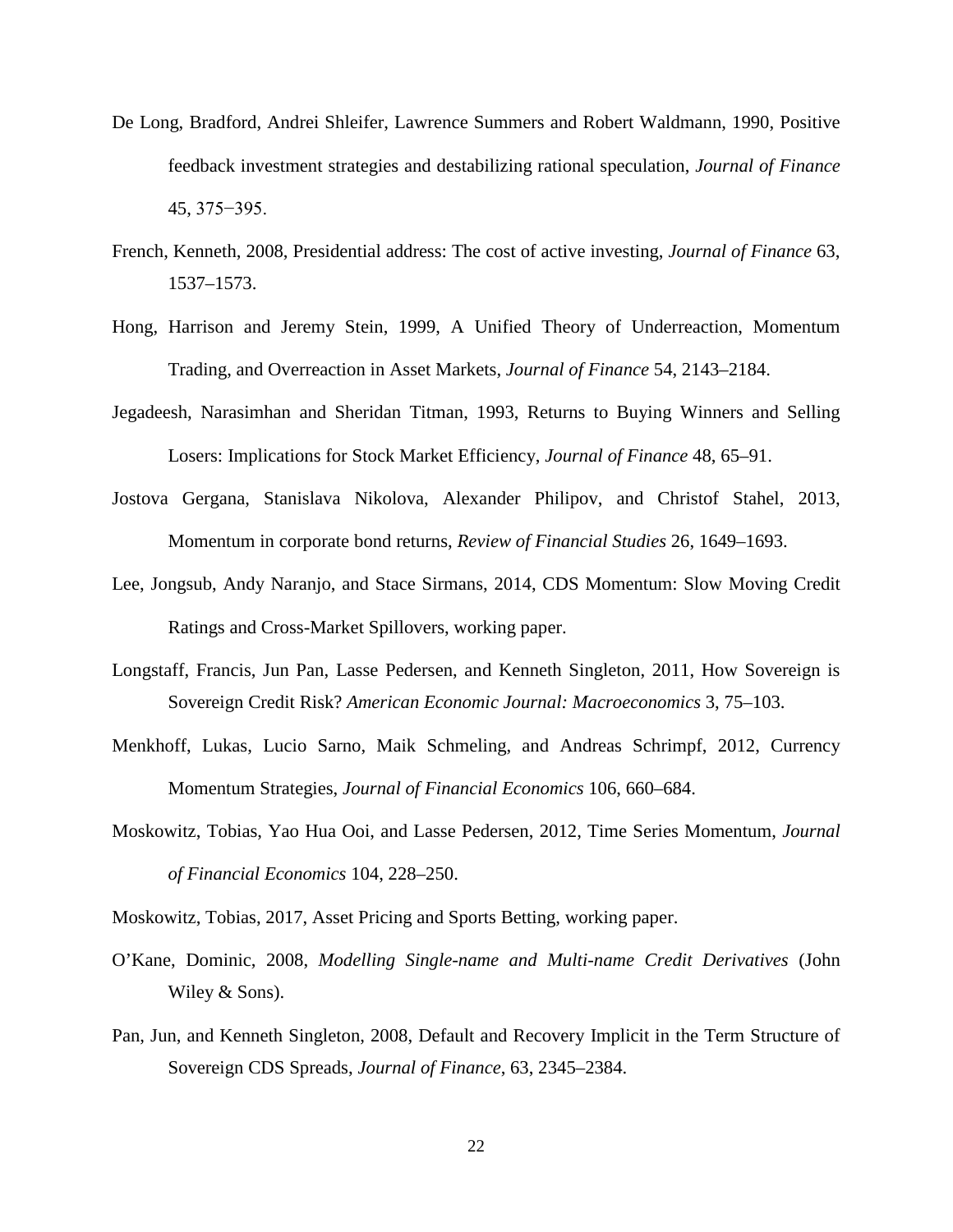Richards, Anthony, 1997, Winner-Loser Reversal in National Stock Market Indices: Can They Be Explained? *Journal of Finance*, 52, 2129–2144.

Rouwenhorst, Geert, 1998, International Momentum Strategies, *Journal of Finance* 53, 267–284.

Xiao, Yaqing, Hongjun Yan and Jinfan Zhang, 2018, Global Perspective or Local Knowledge: The Macro-information in the Sovereign CDS Market, working paper.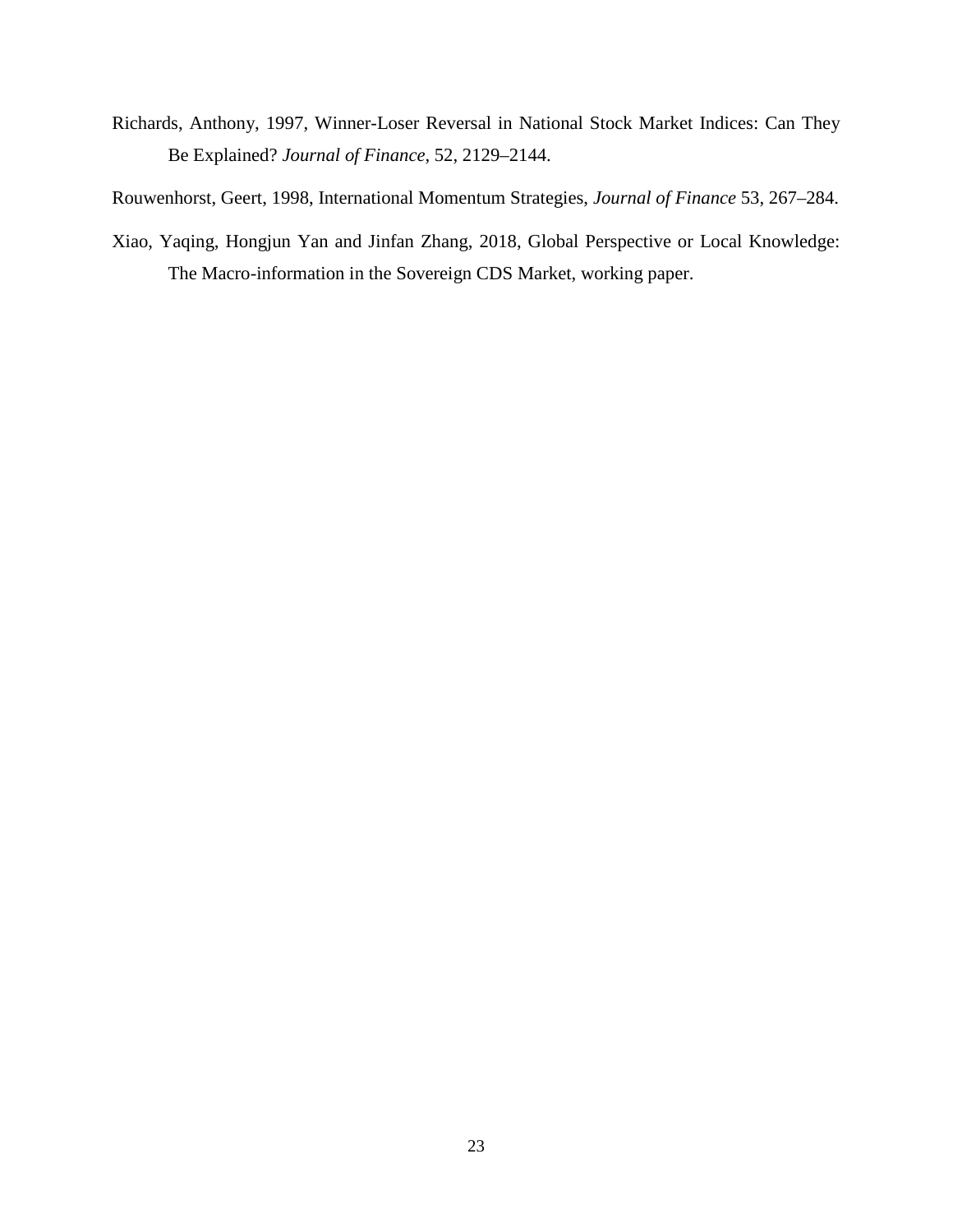#### **Table 1. Summary statistics**

This table reports the summary statistics of *CDS spread* and *CDS return*. *CDS spread* is the daily sovereign CDS spread, and is from Markit. *CDS return* is computed from the *CDS spreads* on the 20<sup>th</sup> of a month and on the 19<sup>th</sup> of the next month. The monthly sovereign *CDS return* is computed as the ratio of the mark-to-the-market profit/loss during the month to the notional amount, where the mark-to-the-market profit/loss is computed from the perspective of the protection seller, and is estimated based on the ISDA CDS model, where the hazard rate is a constant and the recovery rate is 40%, and the discount rates are from the LIBOR term structure.

|                                                         | Mean | Std Dev | 1st     | 25th    | 50th | 75th | 99th    | N     |
|---------------------------------------------------------|------|---------|---------|---------|------|------|---------|-------|
| CDS spread (bps) 240.56 555.71 1.74 36.66 119.28 276.43 |      |         |         |         |      |      | 1960.15 | 12193 |
| $CDS$ return $(\%)$                                     | 0.02 | 2.59    | $-7.83$ | $-0.22$ | 0.01 | 0.37 | 6.64    | 12065 |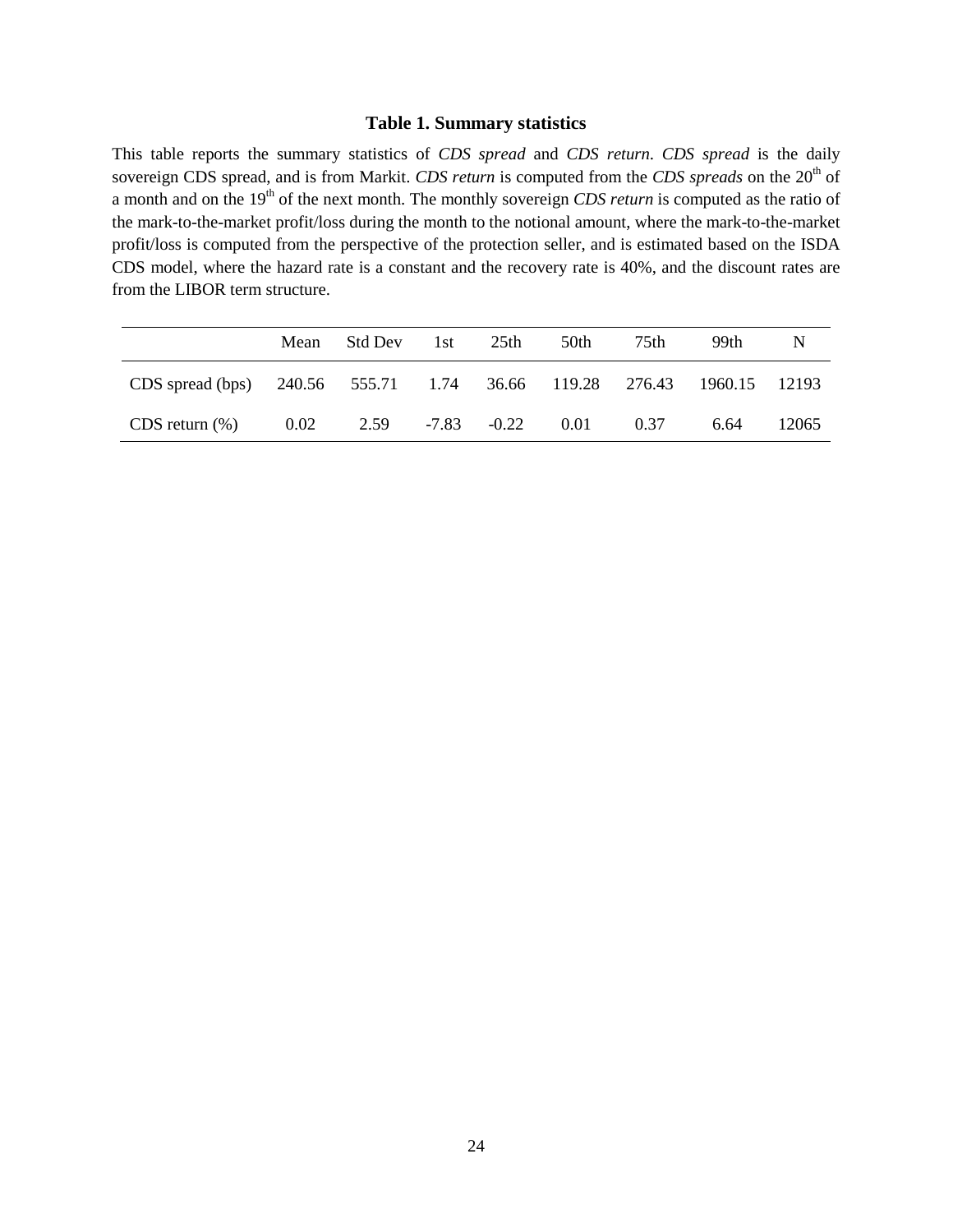#### **Table 2. Cross-sectional Momentum**

Countries are sorted into 5 quintiles based on their past 3-month sovereign CDS returns. Quintile 1 (5) countries have the highest (lowest) CDS returns, i.e., their credit worthiness improved (deteriorated) the most. Then, for each quintile, we form an equal weighted or GDP weighted portfolio of sovereign CDSs and compute its return for the next month. Panel A reports the average return of each quintile portfolio, and the long-short portfolio that is long in quintile 1 and short in quintile 5. Panel B reports the results from the regression of the monthly returns of the long-short portfolios on various factors. MKT is the monthly return of the equal-weighted portfolio of all sovereign CDSs. VAL and MOM are the global value and momentum factors in Asness, Moskowitz and Pederson (2013), and are obtained from the AQR data library. Panel C reports the portfolio results based on subsamples. The first and send rows are based on the sample period 2001 through 2007, and 2008 through 2015, respectively. The third and fourth rows are based on, respectively, the subsamples of developed and developing economies, which are defined by the IMF. Panel D reports the results based on various sorting and holding periods. Panel E reports the average return of the long-short portfolio during the NBER-recession and non-recession periods. MOM(*n*,*h*) refers to the portfolio with a *n*-month sorting period and *h*-month holding period. The *t*statistics for skewness are based on bootstrapped standard errors. All other *t*-statistics are based on standard errors that are Newey-West (1987) adjusted with 12 lags. All *t*-statistics are reported in parentheses. \*\*\*, \*\*, and \* indicate significance levels of 1%, 5%, and 10%, respectively.

|              |                 | P <sub>1</sub> | P <sub>2</sub> | P <sub>3</sub> | P <sub>4</sub> | P <sub>5</sub> | $P1-P5$   |
|--------------|-----------------|----------------|----------------|----------------|----------------|----------------|-----------|
|              |                 | (high)         |                |                |                | (low)          |           |
| Equal weight | Mean $(\%)$     | $0.26*$        | 0.08           | $-0.00$        | $-0.00$        | $-0.32$        | $0.58***$ |
|              |                 | (1.88)         | (1.04)         | $(-0.03)$      | (0.02)         | (1.42)         | (3.18)    |
|              | <b>Skewness</b> | $1.61**$       | 0.38           | $-1.87$        | $-1.64$        | $-3.21**$      | $2.94***$ |
|              |                 | (2.04)         | $(-0.82)$      | $(-1.87)$      | $(-0.90)$      | $(-2.69)$      | (2.92)    |
| GDP weight   | Mean $(\%)$     | 0.18           | 0.05           | 0.02           | 0.02           | $-0.42*$       | $0.60**$  |
|              |                 | (1.17)         | (0.85)         | (0.46)         | (0.31)         | (1.70)         | (2.46)    |
|              | <b>Skewness</b> | 0.09           | 0.13           | 0.73           | 1.98           | $4.47**$       | $3.30*$   |
|              |                 | (0.22)         | (0.29)         | (0.92)         | (0.84)         | (2.33)         | (1.92)    |

**Panel A. Momentum returns in the sovereign CDS market**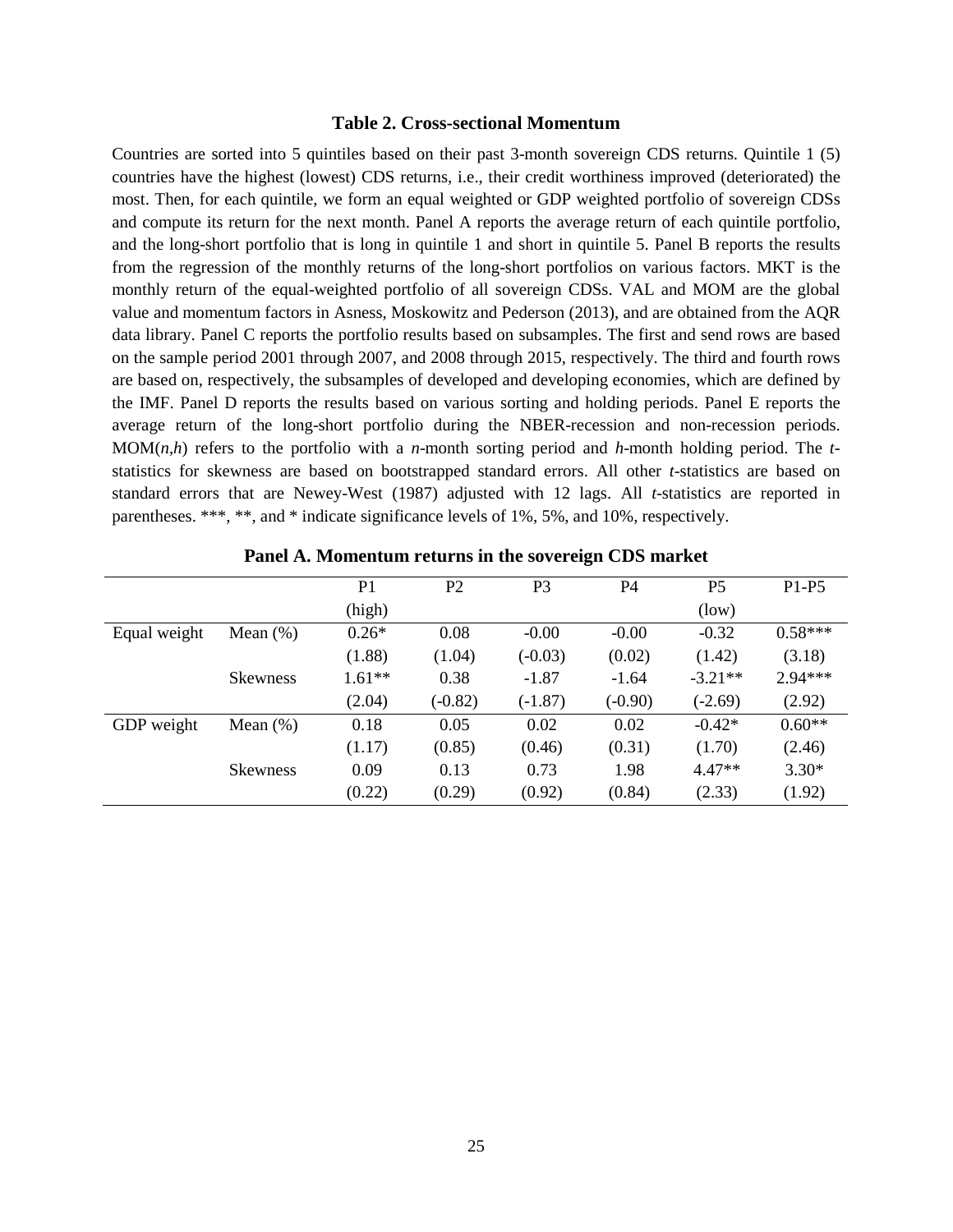|                     | Equal-weighted | Equal-weighted | GDP-Weighted | GDP-Weighted |
|---------------------|----------------|----------------|--------------|--------------|
|                     | Returns        | Returns        | Returns      | Returns      |
| Alpha               | $0.58***$      | $0.55***$      | $0.61***$    | $0.50**$     |
|                     | (3.61)         | (3.20)         | (2.75)       | (2.33)       |
| <b>MKT</b>          | $-0.83*$       | $0.89**$       | $1.21*$      | $1.31**$     |
|                     | (1.90)         | (2.11)         | (1.91)       | (2.25)       |
| <b>VAL</b>          |                | 0.25           |              | $0.56**$     |
|                     |                | (1.39)         |              | (2.05)       |
| <b>MOM</b>          |                | $-0.01$        |              | 0.07         |
|                     |                | (0.08)         |              | (0.42)       |
| <b>Observations</b> | 175            | 175            | 175          | 175          |
|                     |                |                |              |              |
| R-Square            | 0.1346         | 0.1550         | 0.1593       | 0.2019       |

**Panel B. Sovereign CDS momentum alphas (%)**

**Panel C. Sovereign CDS momentum returns in subsamples (%)**

|            | P <sub>1</sub> | P <sub>2</sub> | P <sub>3</sub> | P4        | <b>P5</b> | P <sub>1</sub> -P <sub>5</sub> |
|------------|----------------|----------------|----------------|-----------|-----------|--------------------------------|
|            | (high)         |                |                |           | (low)     |                                |
| 2001-2007  | $0.30*$        | 0.11           | 0.00           | $-0.00$   | $-0.23$   | $0.54**$                       |
|            | (1.85)         | (1.50)         | (0.18)         | $(-0.21)$ | $(-0.80)$ | (2.54)                         |
| 2008-2015  | 0.22           | 0.05           | 0.00           | 0.00      | $-0.39$   | $0.61**$                       |
|            | (1.05)         | (0.38)         | $(-0.07)$      | $(-0.05)$ | $(-1.20)$ | (2.16)                         |
| Developed  | 0.11           | 0.02           | $-0.00$        | 0.01      | $-0.29$   | $0.41**$                       |
|            | (1.40)         | (0.45)         | $(-0.02)$      | (0.31)    | $(-1.45)$ | (2.29)                         |
| Developing | 0.32           | 0.06           | 0.07           | 0.05      | $-0.35$   | $0.66**$                       |
|            | (1.53)         | (0.68)         | (0.81)         | (0.47)    | $(-1.08)$ | (2.32)                         |

**Panel D. Momentum alphas (%): n-month sorting period, h-month holding period**

|         | $n=1$     | $n=3$     | $n=6$     |
|---------|-----------|-----------|-----------|
| $h=1$   | $0.46***$ | $0.55***$ | $0.45***$ |
|         | (2.67)    | (3.20)    | (2.81)    |
| $h = 3$ | $0.39***$ | $0.37***$ | $0.38***$ |
|         | (3.67)    | (3.04)    | (3.28)    |
| $h=6$   | $0.26***$ | $0.25**$  | $0.20*$   |
|         | (3.15)    | (2.47)    | (1.82)    |
| $h=9$   | $0.12*$   | $0.15*$   | 0.11      |
|         | (1.85)    | (1.68)    | (1.06)    |
| $h=12$  | 0.08      | 0.13      | 0.13      |
|         | (1.17)    | (1.61)    | (1.32)    |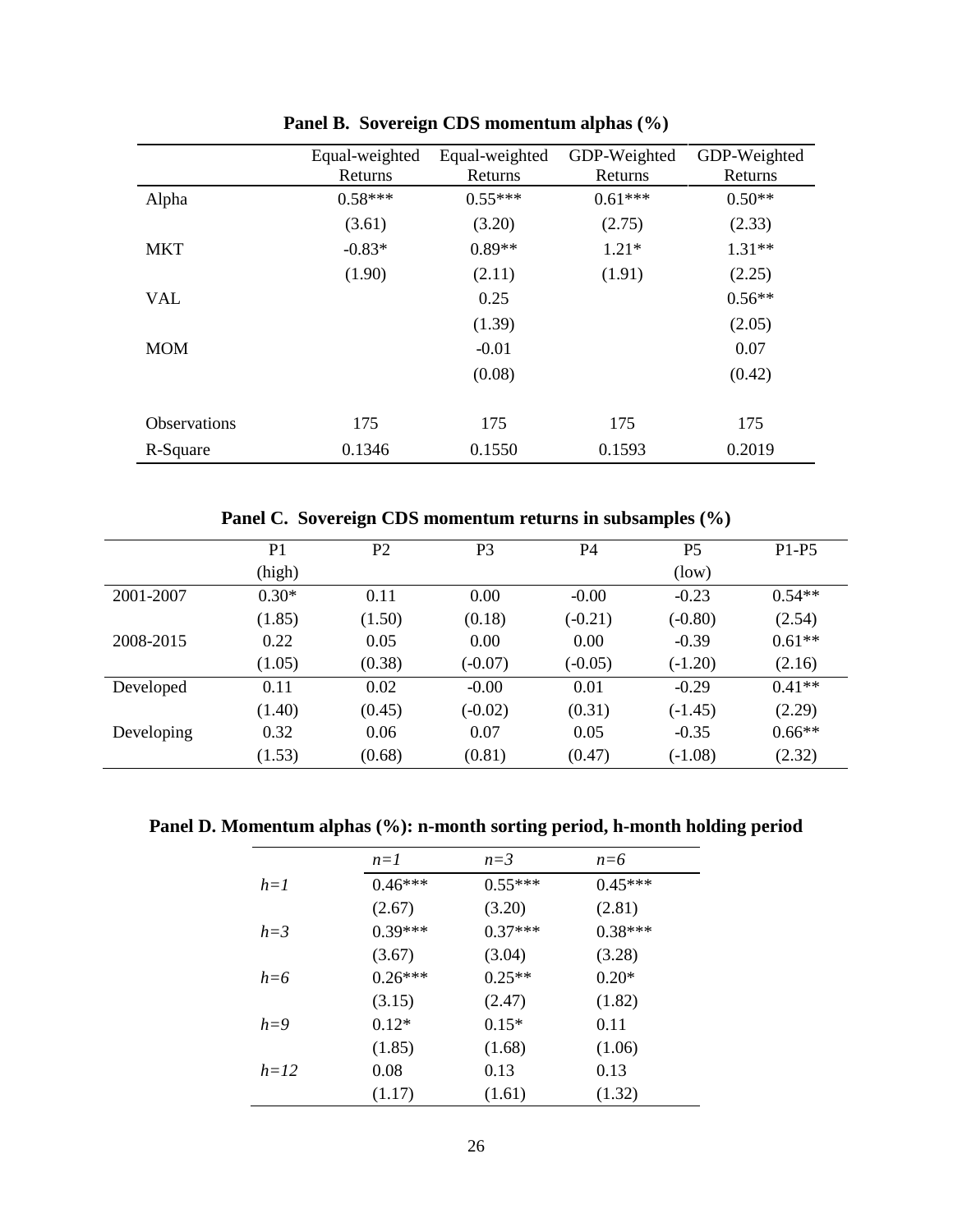|          | Recession | Non-recession | Difference |
|----------|-----------|---------------|------------|
| MOM(1,1) | 1.38      | 0.31          | $1.07**$   |
|          |           |               | (2.37)     |
| MOM(3,1) | 1.43      | 0.41          | $1.02**$   |
|          |           |               | (2.24)     |
| MOM(6,1) | 1.71      | 0.25          | $1.47***$  |
|          |           |               | (3.14)     |

**Panel E. Momentum returns through business cycles (%)**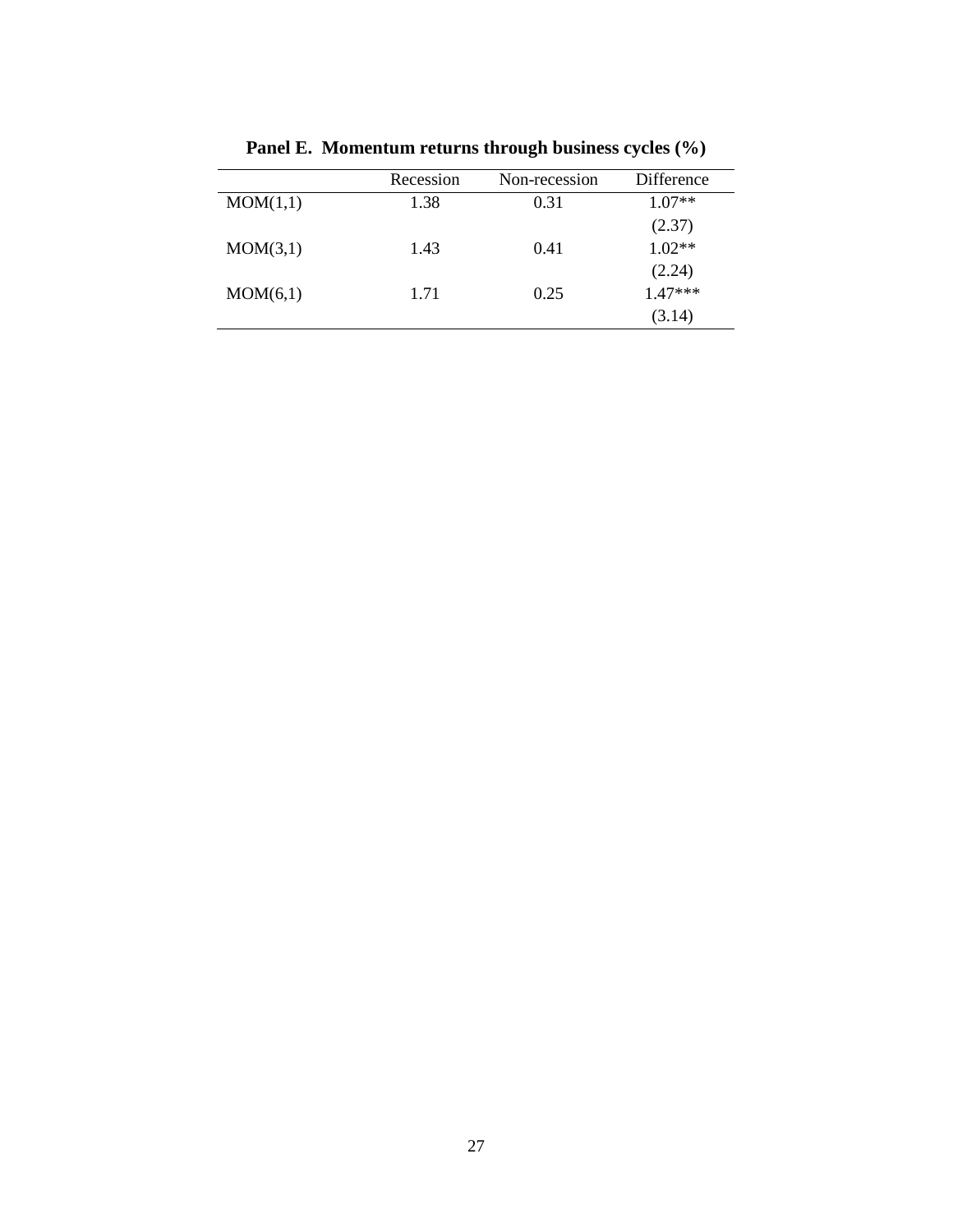#### **Table 3. The timing of predictability**

This table reports results from panel regressions. The dependent variable is  $r_{i,t}$ , the sovereign CDS return of country *i* in month *t*.  $I_{i,t-1}$  is 1, if country *i* is in quintile 1 according to the sorting based on sovereign CDS returns during months *t*-3 to *t*-1; is -1 if country *i* is in quintile 5, and is 0 if country *i* is in the other three quintiles.  $D_{i,t}$  is 1 if Standard & Poor's announced a credit rating change or outlook change for country *i* in month *t*, and 0 otherwise. I\_Good<sub>i,t-1</sub> (I\_Bad<sub>i,t-1</sub>) is 1, if country *i* is in quintile 1 (5) according to the sorting based on sovereign CDS returns during months *t*-3 to *t*-1, and 0 otherwise. T-statistics, in parentheses, are based on standard errors that are clustered by month. \*\*\*, \*\*, and \* indicate significance levels of 1%, 5%, and 10%, respectively.

| <b>Panel A: Timing of predictability</b> |               |               |  |  |  |
|------------------------------------------|---------------|---------------|--|--|--|
|                                          | Return $(\%)$ | Return $(\%)$ |  |  |  |
| $I_{i,t-1}$                              | $0.21**$      | 0.10          |  |  |  |
|                                          | (2.47)        | (1.31)        |  |  |  |
| $I_{i,t-1} \times D_{i,t}$               |               | 1.42***       |  |  |  |
|                                          |               | (3.24)        |  |  |  |
| $D_{i,t}$                                |               | $-0.77***$    |  |  |  |
|                                          |               | (2.97)        |  |  |  |
| <b>Country Fixed Effects</b>             | Yes           | Yes           |  |  |  |
| Month Fixed Effects                      | Yes           | Yes           |  |  |  |
| <b>Observations</b>                      | 10,168        | 10,168        |  |  |  |
| R-squared                                | 0.12          | 0.13          |  |  |  |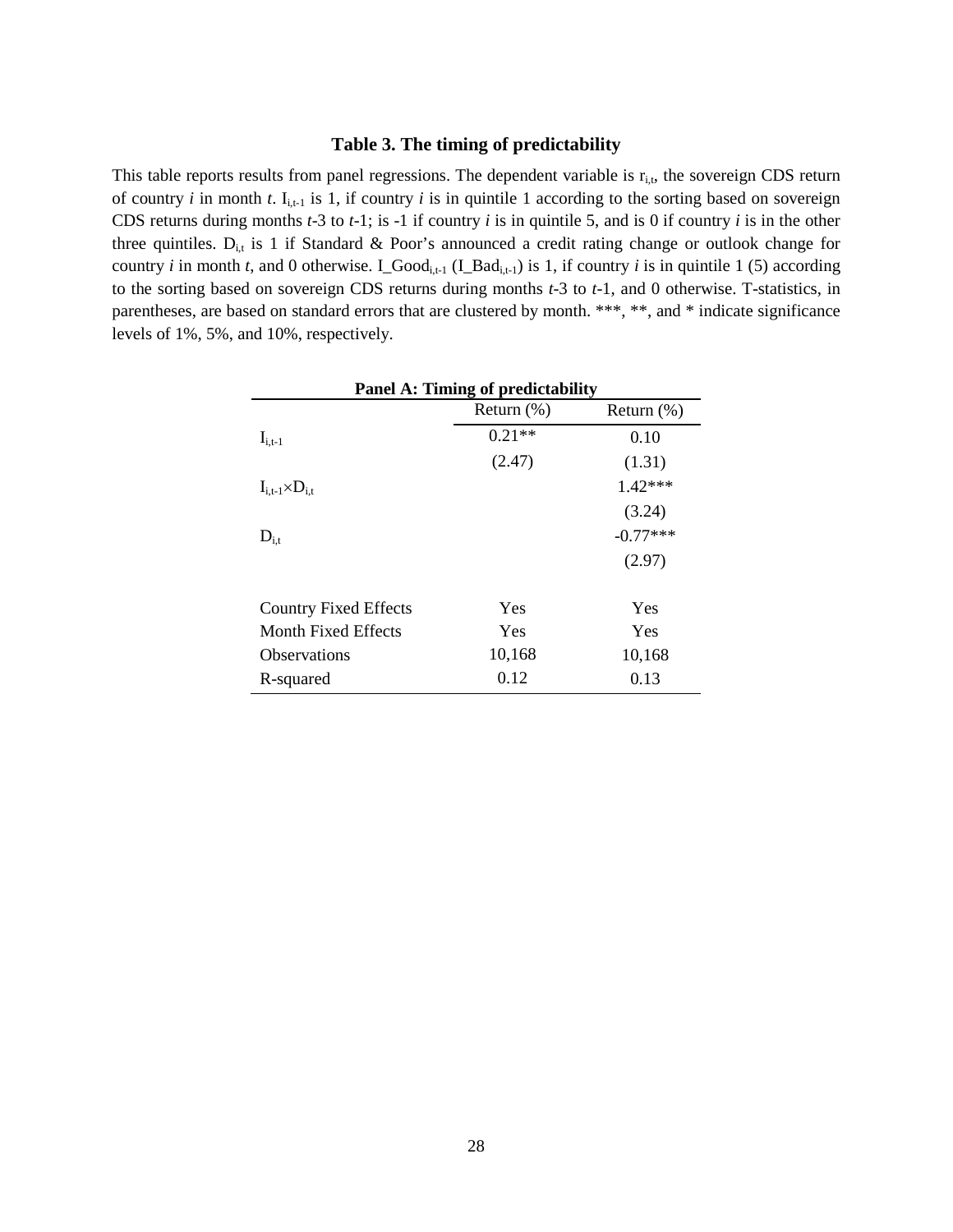| Panel B: Good vs. bad news           |               |               |  |  |
|--------------------------------------|---------------|---------------|--|--|
|                                      | Return $(\%)$ | Return $(\%)$ |  |  |
| $I_{\text{-}Good_{i,t-1}}$           | $0.24**$      | $0.21**$      |  |  |
|                                      | (2.38)        | (2.02)        |  |  |
| $I_{\_\_Good_{i,t-1}\times D_{i,t}}$ |               | 0.23          |  |  |
|                                      |               | (0.58)        |  |  |
| $L_Bad_{i,t-1}$                      | $-0.18*$      | 0.00          |  |  |
|                                      | (1.78)        | (0.00)        |  |  |
| $I_Bad_{i,t-1}\times D_{i,t}$        |               | $-2.59***$    |  |  |
|                                      |               | (3.18)        |  |  |
| $D_{i,t}$                            |               | $-0.17$       |  |  |
|                                      |               | (1.08)        |  |  |
| <b>Country Fixed Effects</b>         | Yes           | Yes           |  |  |
| Month Fixed Effects                  | Yes           | Yes           |  |  |
| <b>Observations</b>                  | 10,168        | 10,168        |  |  |
| R-squared                            | 0.12          | 0.13          |  |  |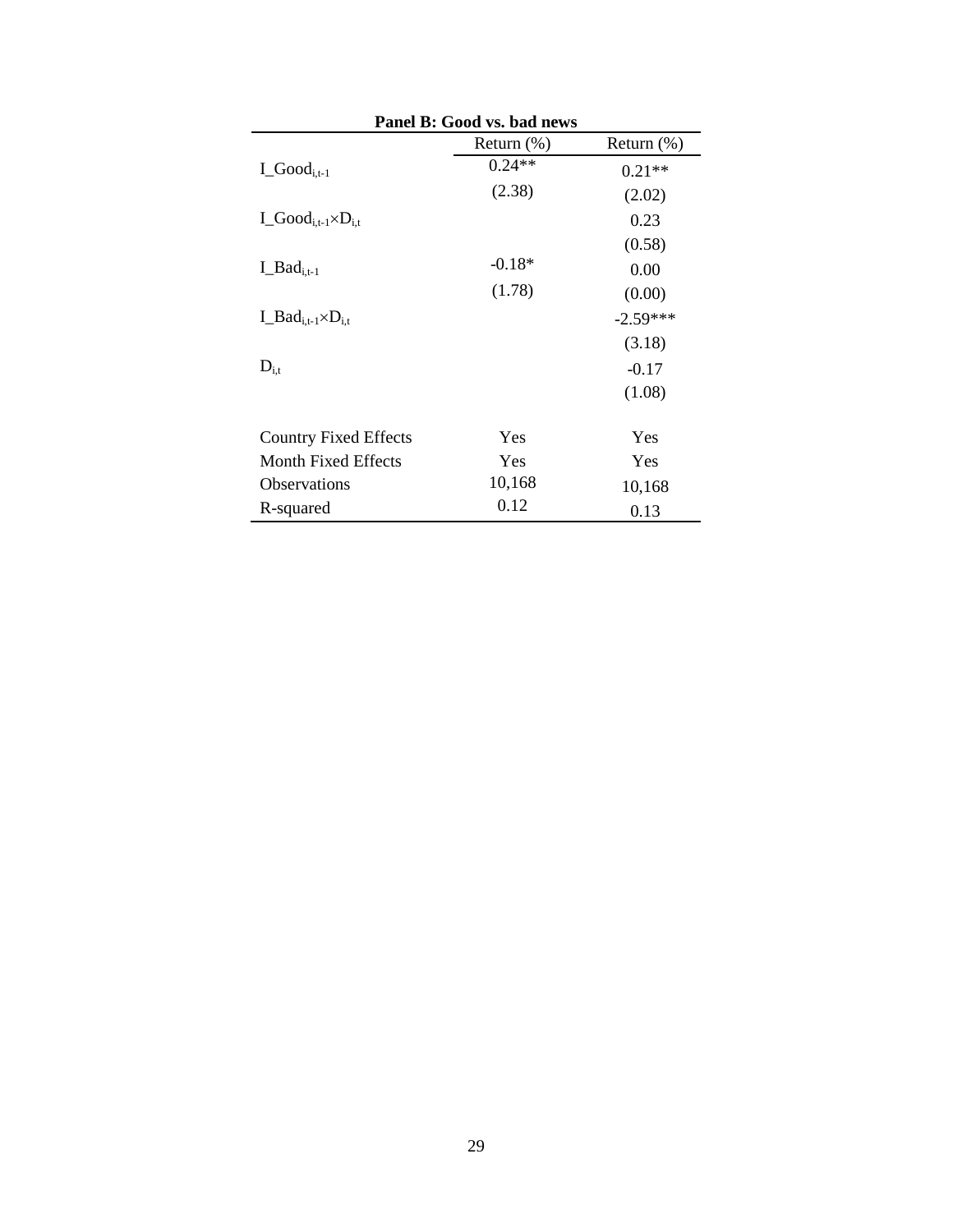#### **Table 4. Global vs. Country-specific**

Panel A reports the returns of portfolios, which are sorted based on the global component of sovereign CDS returns (row 1), the country-specific component (row 2), and the total return (row 3). The CDS return decomposition is based on a 12-month rolling window regression of CDS returns on the average CDS returns across all countries in our sample. The regression residual is the country-specific component and the remaining portion of the CDS return is the global component. Since we need 12-month data to estimate the regressions, the sample period of the portfolio returns is January 2002 to September 2015. Countries are sorted into 5 quintiles. Quintile 1 (5) countries have highest (lowest) returns. Then, for each quintile, we form an equal weighted portfolio of sovereign CDSs and compute its return for the next month. Panel A reports the average return for each of the portfolios, and for the long-short portfolio that is long in quintile 1 and short in quintile 5. The "alpha" column reports the alpha of the long-short strategy after adjusting for MKT, VAL, and MOM, all of which are defined in Table 2. T-statistics are based on standard errors that are Newey-West (1987) adjusted with 12 lags, and are reported in parentheses. Panel B reports estimates of panel regressions. The dependent variable is  $r_{i,t}$ , the return of the sovereign CDS of country *i* in month *t*. I\_Global<sub>it-1</sub> is 1, if country *i* is in quintile 1 according to the sorting based on the global component sovereign CDS returns during months *t*-3 to *t*-1, is set to -1 if country *i* is in quintile 5, and is set to 0 if country *i* is in the other three quintiles. I\_Country<sub>i,t-1</sub> is defined similarly based on the country-specific component.  $D_{i,t}$  is 1 if Standard & Poor's announced a credit rating change or outlook change for country *i* in month *t*, and 0 otherwise. T-statistics, in parentheses, are based on standard errors that are clustered by month. \*\*\*, \*\*, and \* indicate significance levels of 1%, 5%, and 10%, respectively.

| Patiel A: Portiono returns (*/0) |         |        |        |                |           |           |           |
|----------------------------------|---------|--------|--------|----------------|-----------|-----------|-----------|
| Sorting variable                 | P1      | P2     | P3     | P <sub>4</sub> | P5        | $P1-P5$   | alpha     |
|                                  | (high)  |        |        |                | (low)     |           |           |
| Global                           | 0.25    | 0.09   | 0.01   | $-0.03$        | $-0.19$   | $0.44***$ | $0.44***$ |
|                                  | (1.63)  | (0.95) | (0.18) | $(-0.48)$      | $(-0.94)$ | (2.64)    | (2.65)    |
| Country-specific                 | 0.19    | 0.02   | 0.00   | 0.05           | $-0.12$   | $0.30**$  | $0.30**$  |
|                                  | (1.08)  | (0.27) | (0.07) | (0.73)         | $(-0.53)$ | (2.00)    | (2.06)    |
| Total                            | $0.25*$ | 0.06   | 0.01   | $-0.00$        | $-0.27$   | $0.52***$ | $0.52***$ |
|                                  | (1.94)  | (0.82) | (0.11) | $(-0.01)$      | $(-1.37)$ | (3.21)    | (3.25)    |

 $\mathbf{D}_{\text{c}}$   $\mathbf{L}$   $\mathbf{A}$   $\mathbf{D}_{\text{c}}$   $\mathbf{L}$   $\mathbf{E}_{\text{c}}$   $\mathbf{L}$   $\mathbf{S}$  returns  $\mathbf{L}(\mathbf{A})$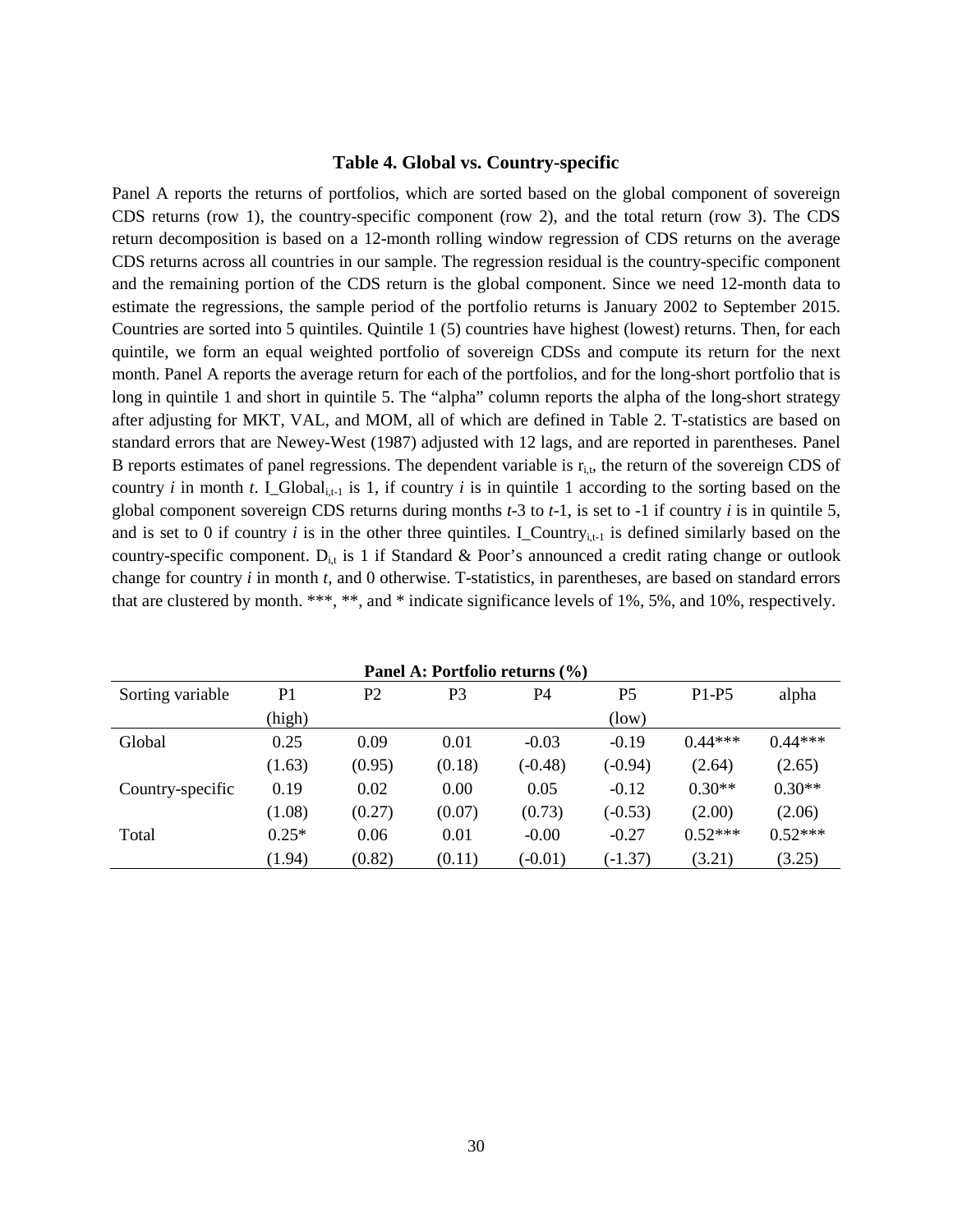| Panel B: Sovereign CDS return (%)            |          |          |  |  |
|----------------------------------------------|----------|----------|--|--|
|                                              | Return   | Return   |  |  |
| $I_{Global_{i,t-1}}$                         | $0.22**$ | $0.16*$  |  |  |
|                                              | (2.25)   | (1.84)   |  |  |
| $I_{\text{C}\text{contry}_{i,t-1}}$          | $0.14**$ | 0.02     |  |  |
|                                              | (2.25)   | (0.36)   |  |  |
| $I_{Global_{i,t-1}\times D_{i,t}}$           |          | 0.64     |  |  |
|                                              |          | (1.31)   |  |  |
| $I_{\text{-}Country_{i,t-1} \times D_{i,t}}$ |          | 1.42***  |  |  |
|                                              |          | (3.30)   |  |  |
| $D_{i,t}$                                    |          | $0.58**$ |  |  |
|                                              |          | (2.46)   |  |  |
| <b>Country Fixed Effects</b>                 | Yes      | Yes      |  |  |
| Month Fixed Effects                          | Yes      | Yes      |  |  |
| Observations                                 | 9,892    | 9,892    |  |  |
| R-squared                                    | 0.17     | 0.18     |  |  |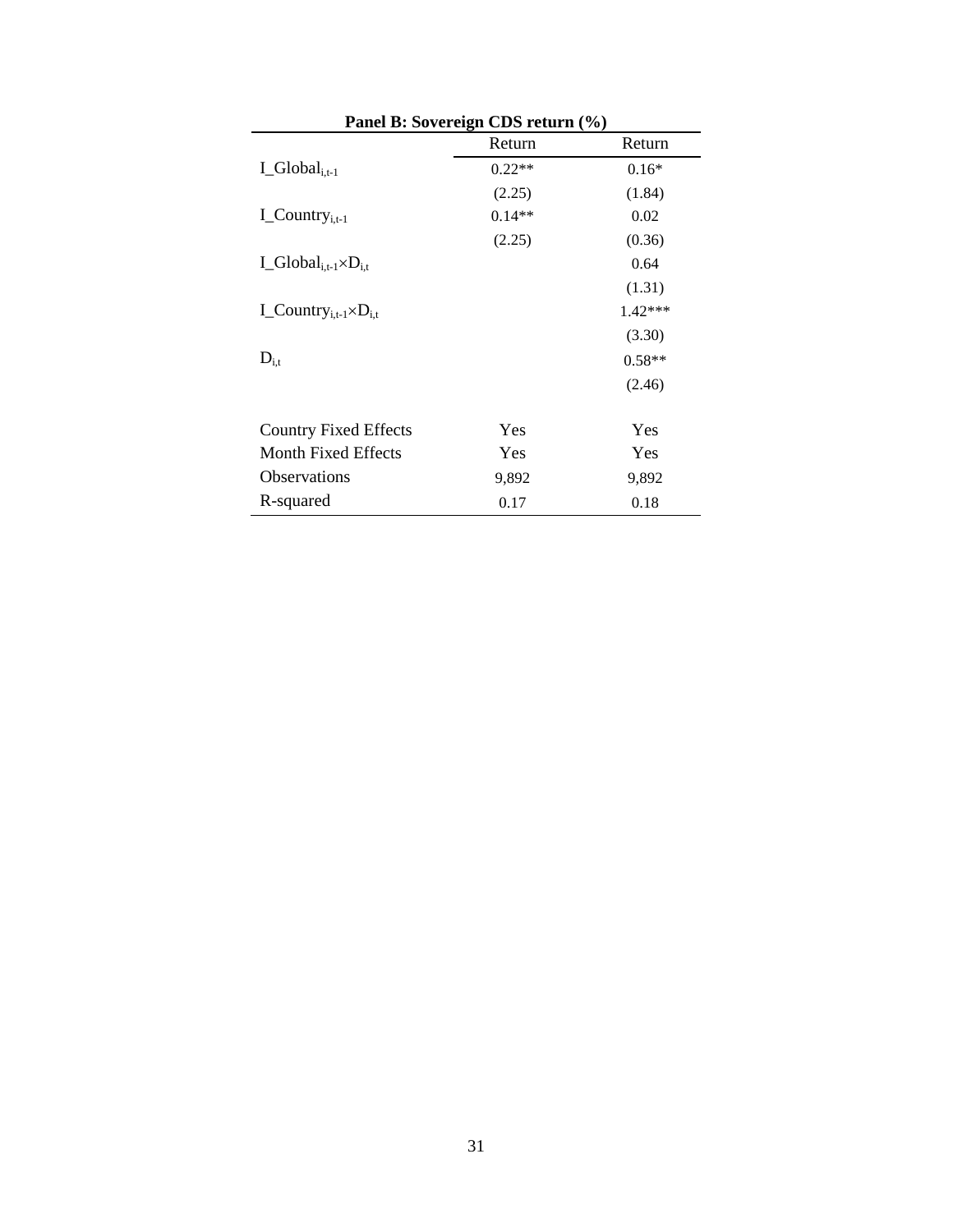#### **Table 5. Time-series Momentum**

Countries are sorted into two groups based on their past *n*-month sovereign CDS returns. Group 1 consists of countries with negative sovereign CDS returns while group 2 consists of countries with positive ones. Then, we form an equal-weighted portfolio that is long in sovereign CDSs on group-2 countries and short in those on group-1 countries. These portfolios are held for *h* months before rebalancing. This table reports average monthly returns from this time series momentum strategy. T-statistics are based on standard errors that are Newey-West (1987) adjusted with 12 lags, and are reported in parentheses. \*\*\*, \*\*, and \* indicate significance levels of 1%, 5%, and 10%, respectively.

| Time series momentum returns $(\% )$ |           |           |           |          |        |  |  |
|--------------------------------------|-----------|-----------|-----------|----------|--------|--|--|
|                                      | $n=1$     | $n=3$     | $n=6$     | $n=9$    | $n=12$ |  |  |
| $h=1$                                | $0.20**$  | $0.19***$ | $0.23***$ | $0.13**$ | 0.08   |  |  |
|                                      | (2.53)    | (2.93)    | (2.66)    | (2.22)   | (1.33) |  |  |
| $h=3$                                | $0.15***$ | $0.11**$  | $0.10***$ | 0.09     | 0.06   |  |  |
|                                      | (3.12)    | (2.26)    | (2.61)    | (1.49)   | (1.02) |  |  |
| $h = 6$                              | $0.07***$ | $0.06*$   | 0.06      | 0.05     | 0.04   |  |  |
|                                      | (2.93)    | (1.88)    | (1.29)    | (0.82)   | (0.56) |  |  |
| $h=9$                                | $0.04*$   | 0.04      | 0.04      | 0.03     | 0.03   |  |  |
|                                      | (1.69)    | (1.30)    | (0.99)    | (0.58)   | (0.40) |  |  |
| $h=12$                               | 0.03      | 0.04      | 0.04      | 0.03     | 0.02   |  |  |
|                                      | (1.50)    | (1.41)    | (0.91)    | (0.44)   | (0.25) |  |  |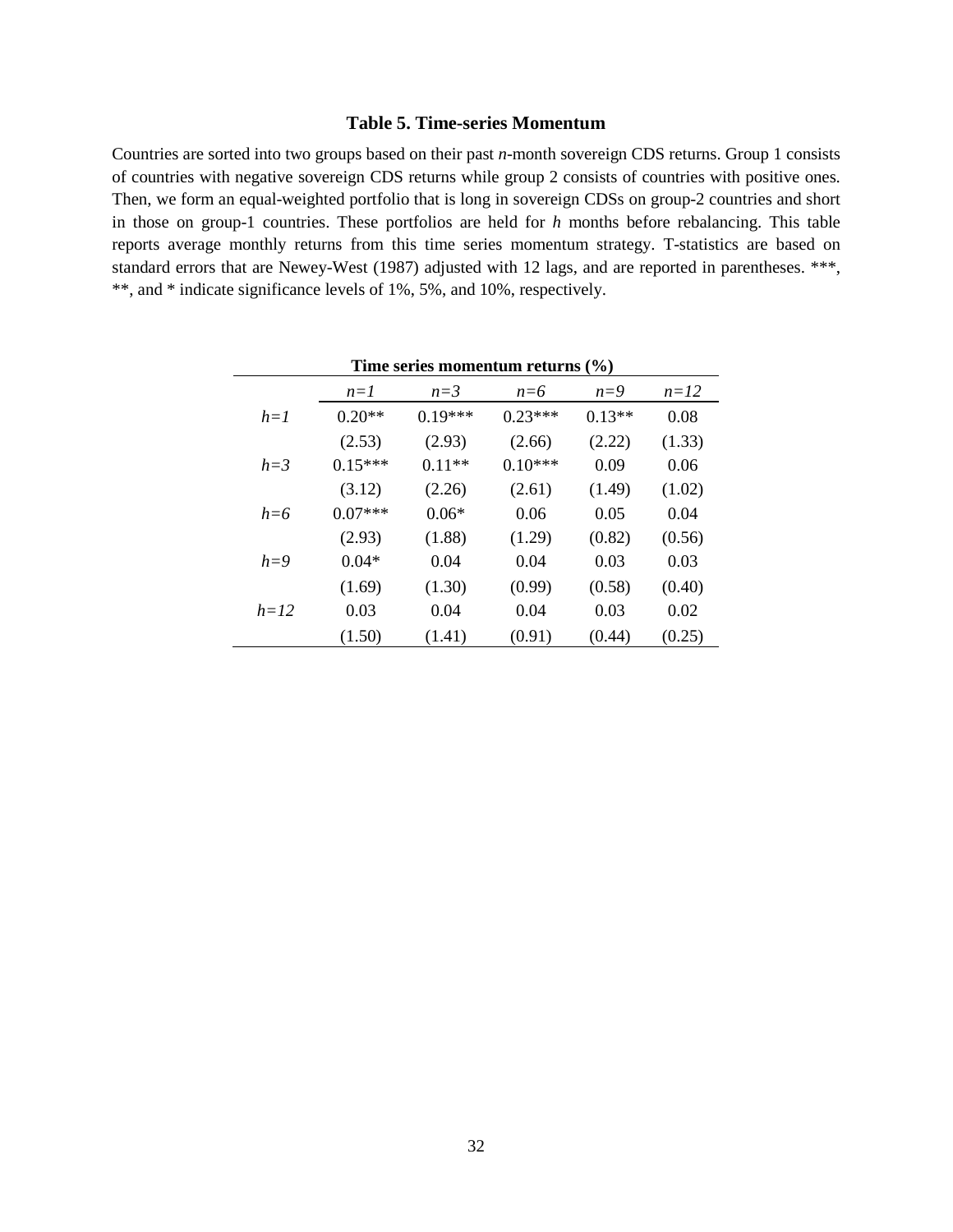### **Figure 1. Cumulative monthly returns during recession**

This figure plots cumulative returns from three cross-sectional momentum strategies. MOM(6,1) is the strategy with a 6-month sorting period and a 1-month holding period. MOM(3,1) and MOM(1,1) are defined similarly. Details of the strategies are described in Table 2. Shaded areas correspond to two NBER recessions from March 2001 to November 2001 and from December 2007 to June 2009.

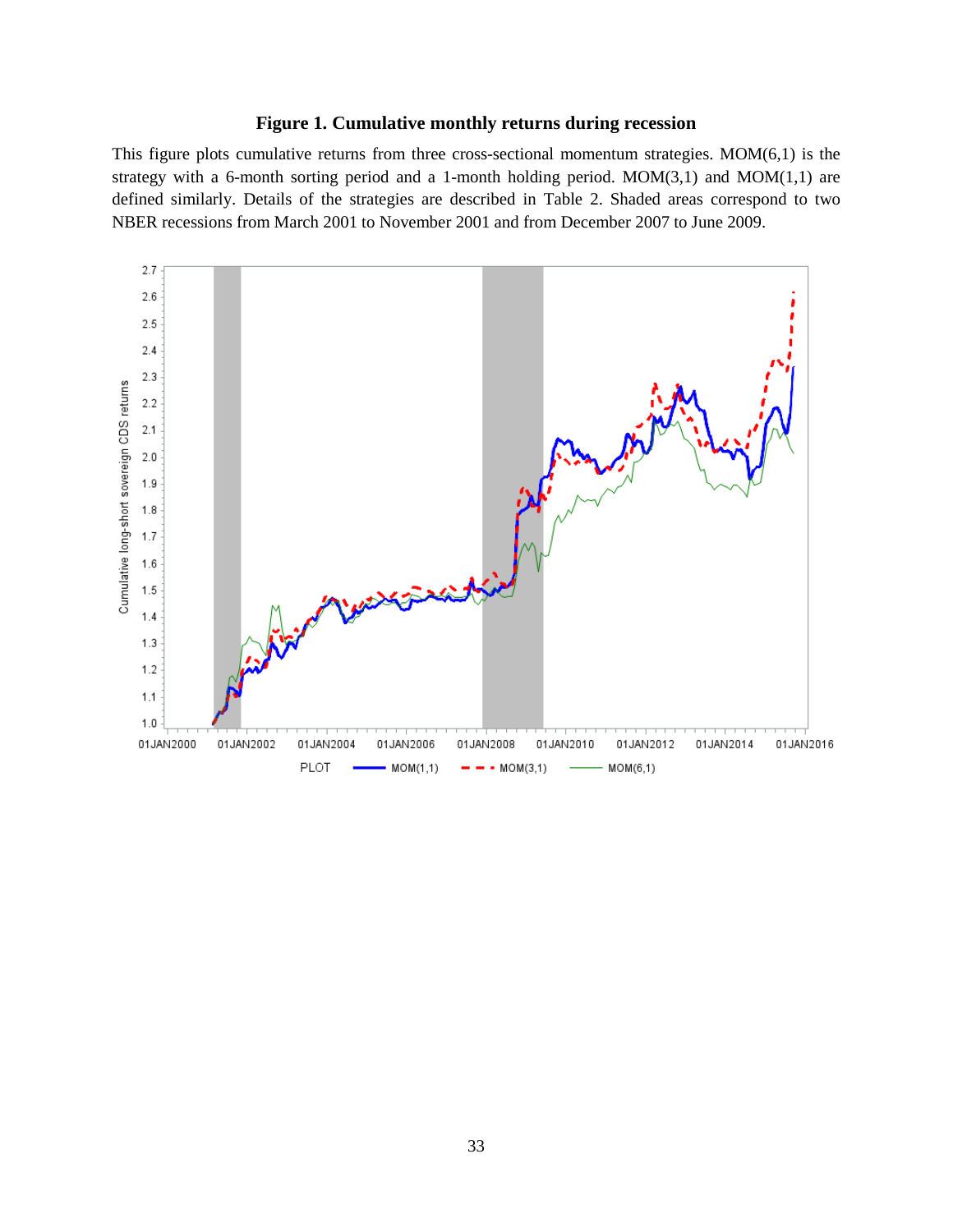## **Figure 2. Sovereign CDS momentum alphas**

The figure plots the alpha cumulated during the holding period of the sovereign CDS momentum strategy, described in Table 2, against the holding period. All strategies have a 3-month sorting period. All alphas are after controlling for MKT, VAL, and MOM, all of which are defined in Table 2.